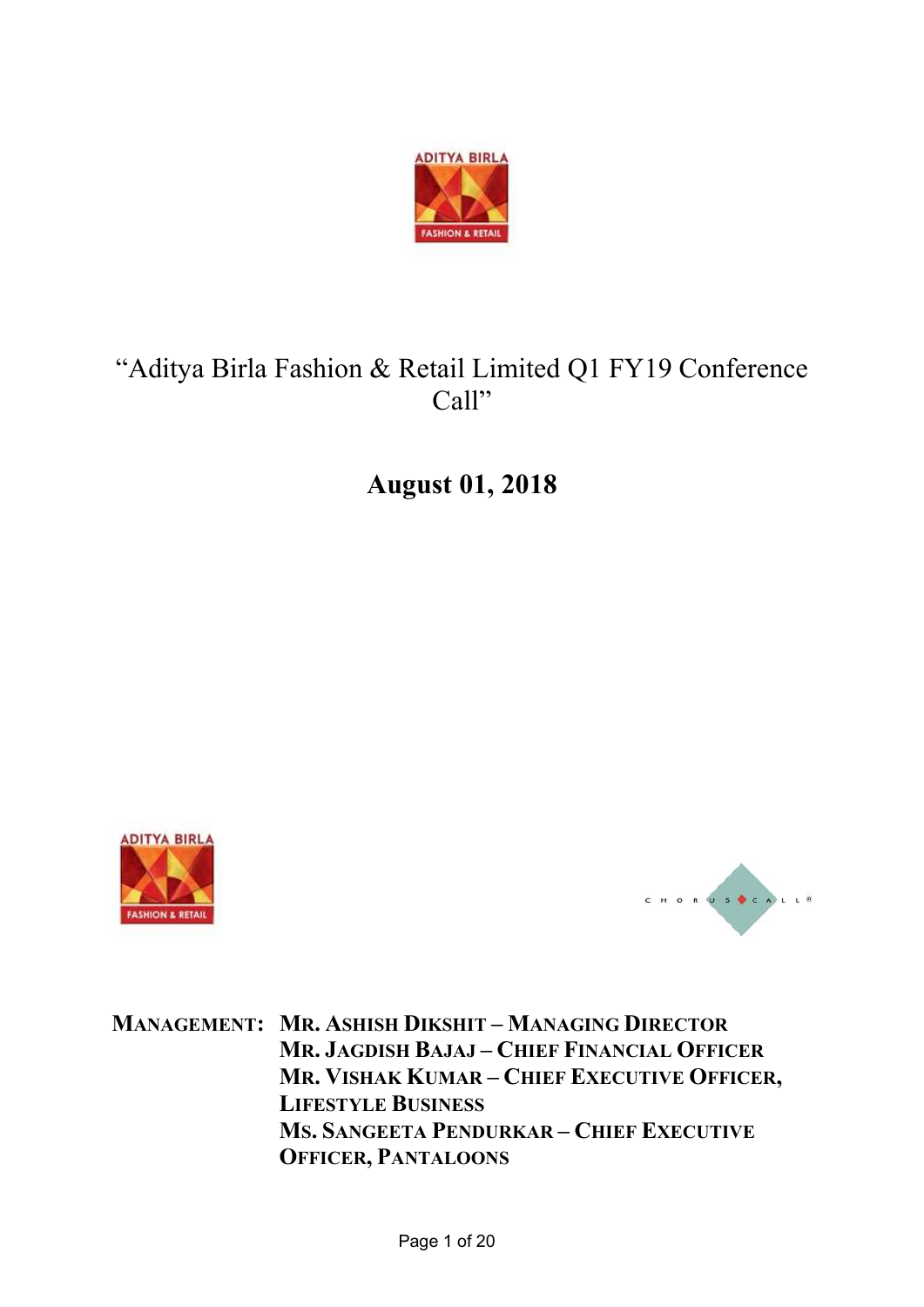

## Moderator: Ladies and Gentlemen, Good Day. And Welcome to the Q1 FY19 Earnings Conference Call of Aditya Birla Fashion & Retail Limited. The call will begin with a brief discussion by the Company's management on the quarter's performance, followed by a question-and-answer session. We have with us today Mr. Ashish Dikshit – Managing Director, and Mr. Jagdish Bajaj – CFO, Mr. Vishak Kumar – CEO, Lifestyle Business, and Ms. Sangeeta Pendurkar – CEO Pantaloons. I want to thank the management team on behalf of all the participants for taking valuable time to be with us. I must remind you that the discussion on today's earnings call may include certain forward-looking statements and must be viewed, therefore, in conjunction with the risks that the company faces. With this, I hand the conference over to Mr. Jagdish Bajaj. Thank you and over to you, sir. Jagdish Bajaj: Good evening. And welcome to the earnings call for Aditya Birla Fashion & Retail Limited. To begin with, the company has witnessed spectacular growth in the first quarter of FY 2019 despite subdued market conditions. Before moving on to the results, let me briefly discuss the key trends that were noticed in the sector. First, the industry experienced tepid market conditions as can be inferred from lackluster end of season sale, despite advancement of the same by roughly two weeks across the market. Second, ecommerce continues to pose strong growth. Third, value fashion continues to remain the fastest growing segment, attracting higher store expansion. Fourth, Tier-II and Tier-III markets remain sweet spots. Now, let me give you a snapshot of the financial performance of our company and its individual business segment. Q1 FY19 the revenues were at Rs. 1,914 crores, registering a growth of 8%. But comparable with GST and IndAS adjustment our growth would have been 13% over Q1 FY18. For reporting period beginning on or after 1st April, all companies are required to adopt IndAS 115, that has impacted our revenues only, and there is no impact on our profitability. Q1 EBITDA is at Rs. 122 crores showed a strong growth of 50% over Rs. 82 crores in the previous year. I will now take you through the performance of individual business segments, starting with lifestyle brand business. An unwavering focus on improving the product portfolio through differentiated product offerings and brand rejuvenation through impactful marketing campaign has lead to improved profitability for this business. The EBO network expanded from 1,741 stores in Q1 FY18 to 1,838 stores in Q1 FY19. Ecommerce witnessed a robust growth of 65% in the quarter. The revenues for the segment was at Rs. 945 crores, a growth of 6% over Q1 FY18. But again, if we consider GST and IndAS impact, the growth would have been 12% in this business segment. EBITDA for the quarter was at Rs. 77 crores as against Rs. 64 crores for Q1 of FY18, exhibiting

an impressive growth of 20%.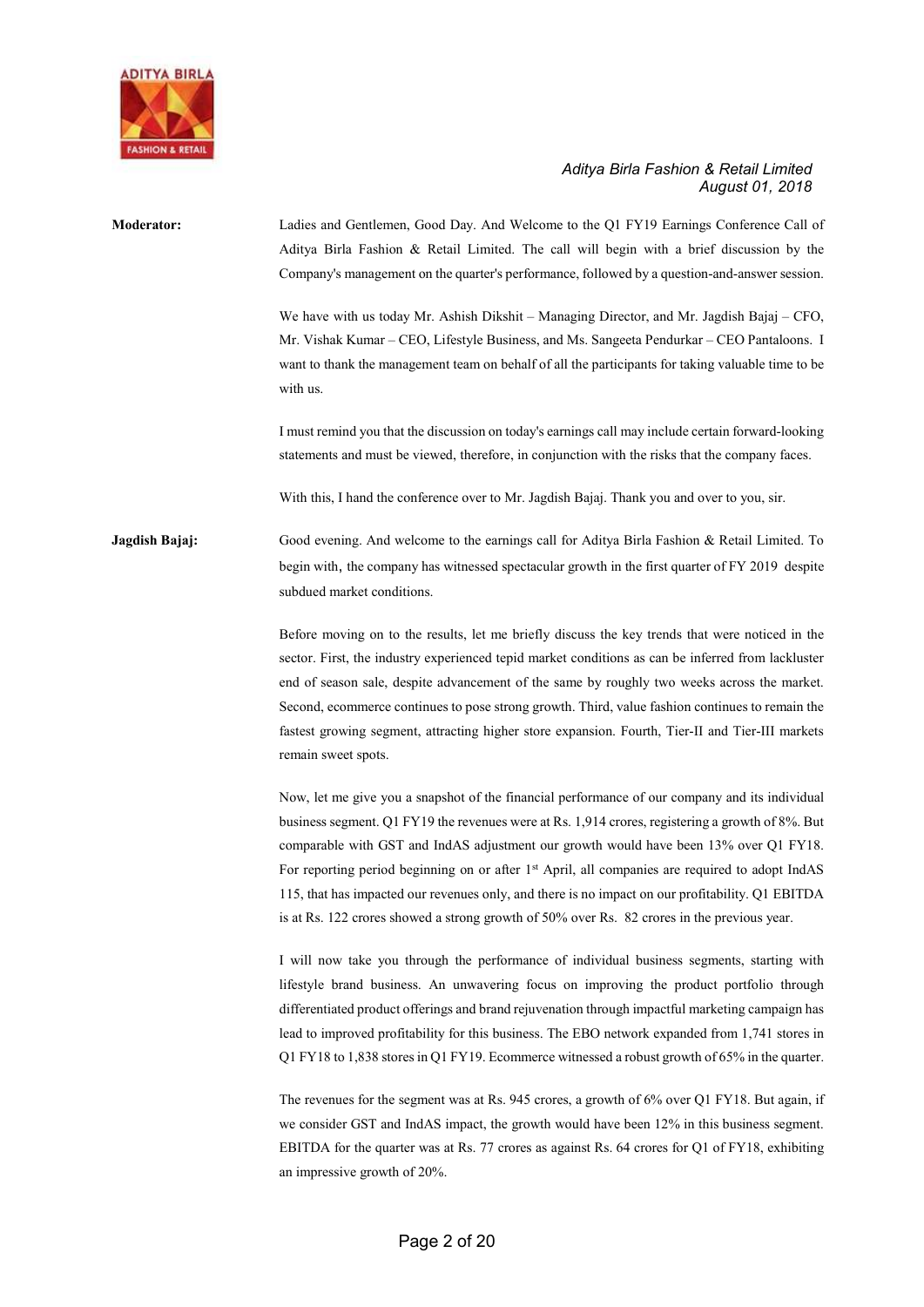

Moving to the Pantaloons business:

The business achieved remarkable growth in sales and profits on the back of both rapid store expansion, improved marketing strategies, and better cost efficiencies. Sales achieved 11% growth from the Rs. 731 crores to Rs. 813 crores in this quarter. But if I consider the impact of IndAS 115 and GST, the growth number would have been 15% from the previous period.

 The EBITDA for the quarter was Rs. 78 crores as against Rs. 46 crores in FY18, showing remarkable 71% growth in its performance. The retail network expanded to 280 stores from 213 stores in the same period last year.

 Now, the Fast Fashion business. We consciously adopted the store rationalization, focused on better operating performance and cost control, which resulted into reduced EBITDA losses in Fast business by almost half, despite of our reduced sales.

 And lastly, our other businesses, that is innerwear and international businesses. Our innerwear business achieved remarkable growth, over 200%, on the back of products which are very well received in the market and through a wider reach, products being distributed to 8,600 outlets, spanning across 85 cities. Expanded reach and brand investment led to more than 80% revenue growth in other businesses.

 We launched our first American Eagle store in Mall of India, Noida. The store has been received very well by the consumers.

 Finally, concluding with the future outlook and way forward for our business segment. Our Lifestyle business, we will continue to grow the business through brand building, product innovation, launch of new product lines, and channel improvements. Pantaloons, we will continue to expand our store footprint with concerted efforts towards improving price value equation. Fast Fashion, we will grow cautiously with profitability as a focus. Innerwear, we will continue to build scale through aggressive distribution and we finally aim to steadily build up our international brand portfolio.

Thank you. We are now open to questions.

Moderator: Thank you. Ladies & gentlemen, we will now start with the question-and-answer session. We have the first question from the line of Alok Shah from Edelweiss Securities.

Abneesh Roy: This is Abneesh here. My first question is on Pantaloons. You said 15% is the sales growth in Pantaloons. The margins are expanded very significantly to 9.6% EBITDA margins. So, my question is, where do you see the peak margins for this business? And with just a 15% sales growth, what is the SSG? Because your number of stores has increased 31% YOY. So, if you could take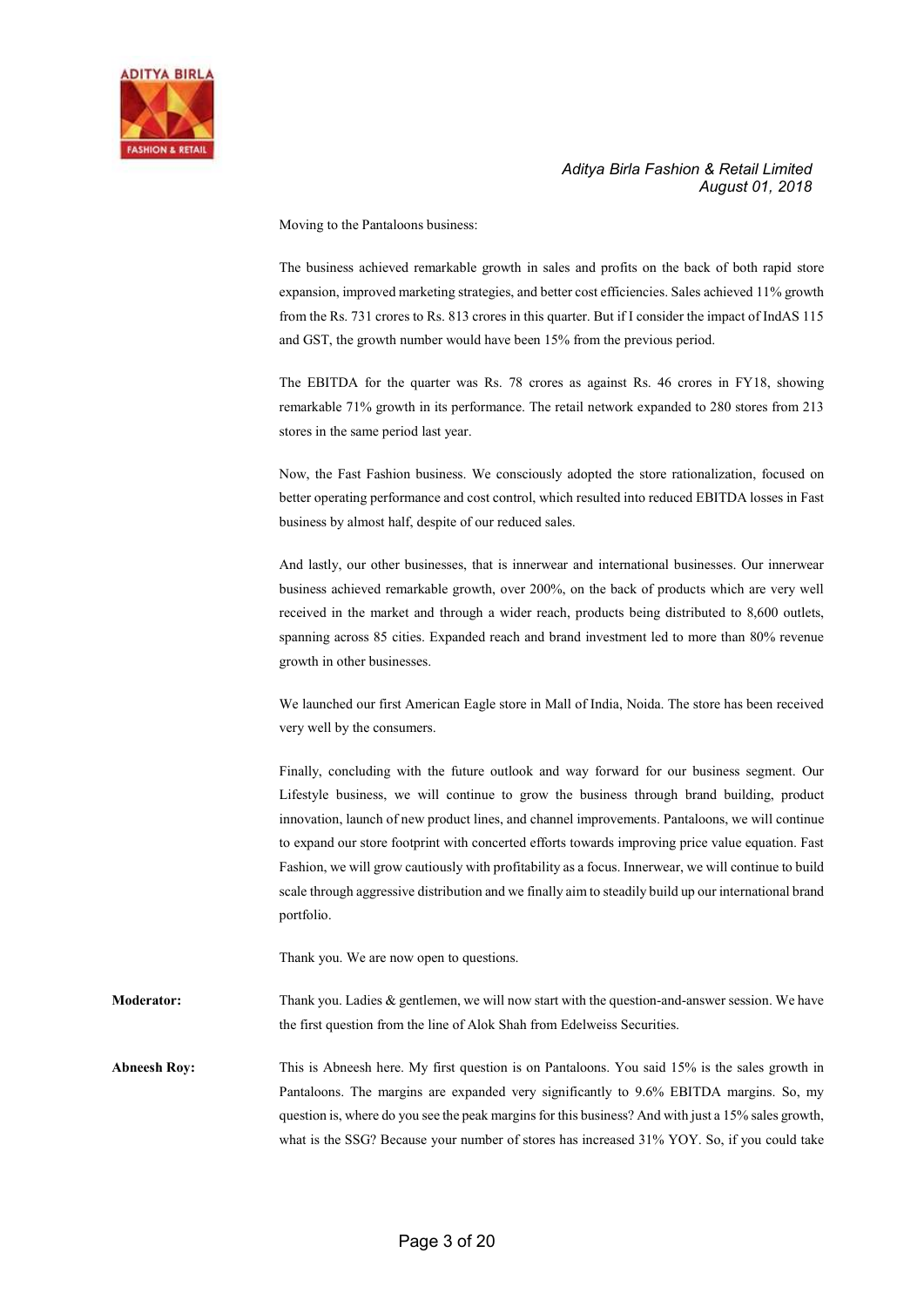

us through the SSG number and why the margin improvement has been very high versus sales growth of only 15%.

Sangeeta Pendurkar: So, I think on Pantaloons our same-store growth, if you see, is a minus 2%, that is a combination of two factors. We have seen a volume increase like to like, which is to the tune of about 3% and I think this is in line with our expectation. We also must remember that in terms of like to like growth from same quarter last year, we are cycling a very high June growth, given the GST impact, which is sitting in the base. So, in terms of like to like, we are very happy. In terms of our expansion strategy, it is working very well. And a large part of our growth is coming from the new stores that we have put in place over the last two years, most of them coming during the second part of this period, which is last year. On the new stores, the profitability of our new stores is very close to that of our old stores, and which is absolutely helping us. And we do believe our expansion strategy is a strategy that is working for us. And in fact, over the next few months, we intend to accelerate and press the pedal hard on that strategy.

> As far as our margins are concerned, it is a function of the top-line growth and we have a leverage on account of that. But primarily two or three other reasons which have contributed to the higher margins is, first, improved gross margins, which is a function of our product mix. The second thing is a very concerted effort around cost, which has two or three elements, it includes our store size rationalization, rent negotiation, better control on store operating costs, a better control on our overall overheads which has led to re-expanded margins.

Abneesh Roy: Two follow-ups here. So, in Pantaloons would it be fair to say you have taking a price cut of around 5%, because minus 2% with a plus 3% is a gap between volume and SSG?

- Sangeeta Pendurkar: So, that minus 5% is right, but a large part of that is really coming selectively as part of the GST impact. We had taken a call to reduce the prices on some of our categories. This is from last year, we had taken a call to reduce the prices, and you see an impact of that. And going forward, of course, when we talk a little bit about that strategy going into the future, etc, I can talk a little bit more in terms of how we are viewing our product price equation. But (-2%) and (-5%) as a result is the right number.
- Abneesh Roy: One follow-up was, with the minus 2% you are hitting a margin of 9.6%. And as SSG comes back could this be starting teens margins, a 12%, 13% EBITDA margin also? And second, are you also looking at Tier-IV expansion at some stage?
- Ashish Dikshit: So, Abneesh, I will not speculate too much into future margins at this stage. But your point is valid. I think the business has potential of operating at much healthier margins than what we have done in the past. And some of it will get paid out over next year or so. In terms of expansion in Tier-III and IV, yes, Pantaloons has already expanded and started to tap those markets. Many of those stores, as Sangeeta is saying, are operating at a fairly good profitability to give us confidence to accelerate that. And yes, that is a new and large opportunity that we see for Pantaloons.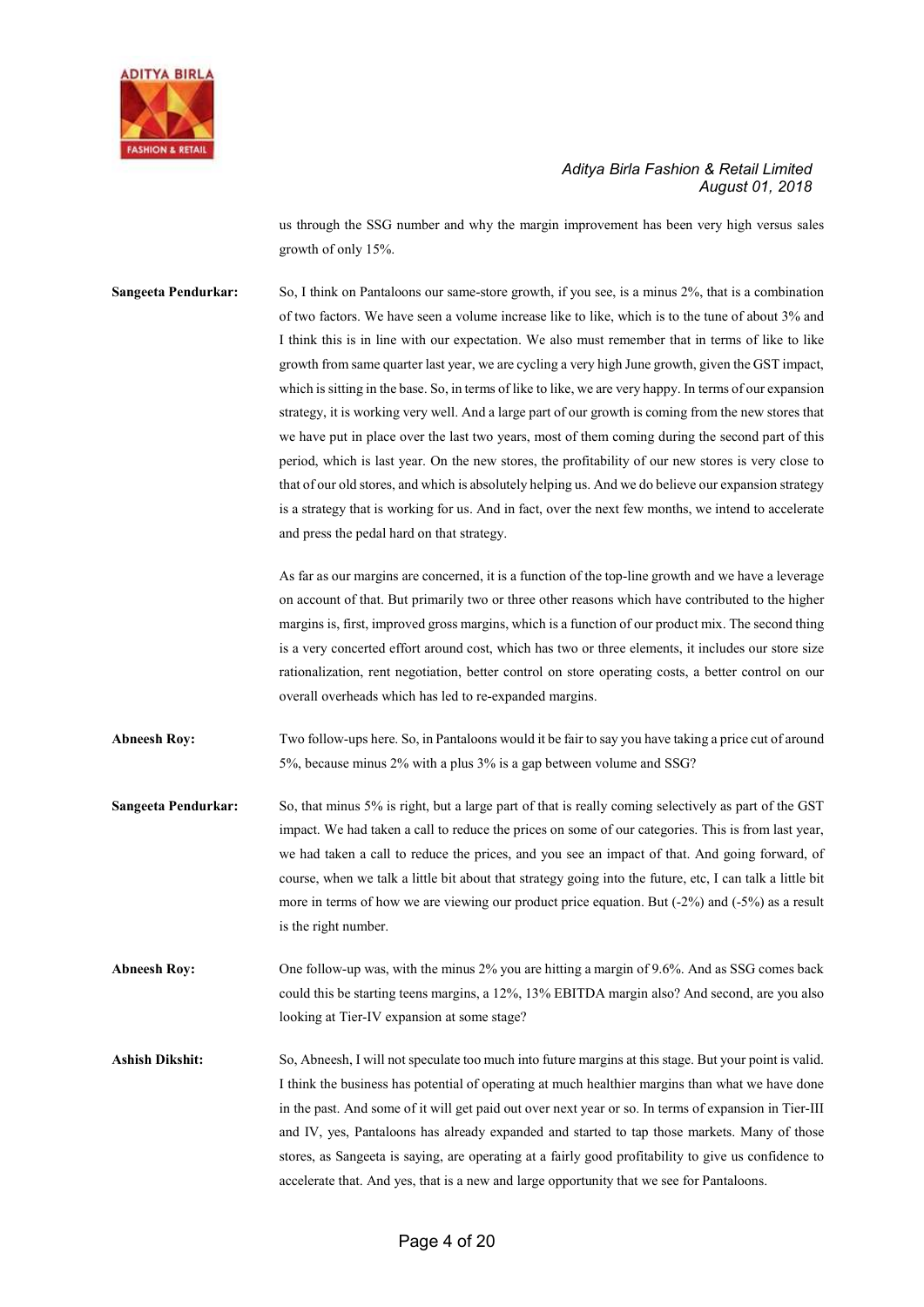

- Abneesh Roy: My second question is on Madura. So, one is, you have done well here also. But the other retailer which came out with a numbers, they said in menswear this quarter there has been some slowdown, but you seem to have still grown reasonably okay and with respect to the base. So, if you could talk about that, are you seeing recovery in the men's? And within the four men's brand is there growth with very similar for all the four? And versus the new ecommerce draft policy, do you see this as a big positive for your different businesses whenever as a policy that gets executed?
- Vishak Kumar: First things first, I think yes, it was a very difficult quarter for the overall men's business. We also deal with a lot of our retail, wholesale customers, so we know from them also that it was a tough quarter. I think we were fortunate to have done a reasonably okay number. And still, we were at just about 1% same-store growth for the quarter. We had a very good April, which helped us, but June, which had a base effect of the pre-GST purchases last year, by consumers, that impacted the quarter's business. The good news is that July, we had a very strong like to like again and you will see that when you see our Q2. So, I think, net-net what it means is that Madura brands have been able to, in a sense, buck the trend in the market in Q1 and our momentum should take us through going ahead also.

 The larger issue around, will this whole government thing on ecommerce help us? I hope so, if the discounts become tighter in the ecommerce space, I think it will help everybody. Consumers have to get other reasons than discounts to be able to buy in various channels. In fact, product generation, newness, convenience, speed of delivery, all of those will hopefully become talking points by which we will attract customers as an industry.

Moderator: Thank you. We have the next question from the line of Abhishek Ranganathan from Ambit Capital.

Abhishek Ranganathan: A few questions on my side. One is, if could you just help us understand IndAS 115 impact on Madura and Pantaloons separately. I would imagine that for Madura, this would have actually helped the revenues develop, it would have helped you to, in fact, report higher revenues, and for Pantaloons the other way around.

Ashish Dikshit: Abhishek, can you explain why you thought Madura's would go up?

Abhishek Ranganathan: So, basically, because there is no SOR, and if SOR gets converted into a bought out it sits as inventory in the channel, but you have the book sales.

- Ashish Dikshit: So, just to explain, and Jagadish will give you full explanation, Madura has a very small business on SOR, very, very small. So, you may find other companies, which have a large business on that model that may have an impact on it. For Madura, the impact is practically negligible. But in any case, whatever it is, Jagadish will take you through the individual impacts.
- Jagdish Bajaj: It is like this. Madura, there is not much impact of IndAS in revenue, but the Pantaloons impact is already disclosed in our published, that our revenues are lower by Rs. 13.8 crores.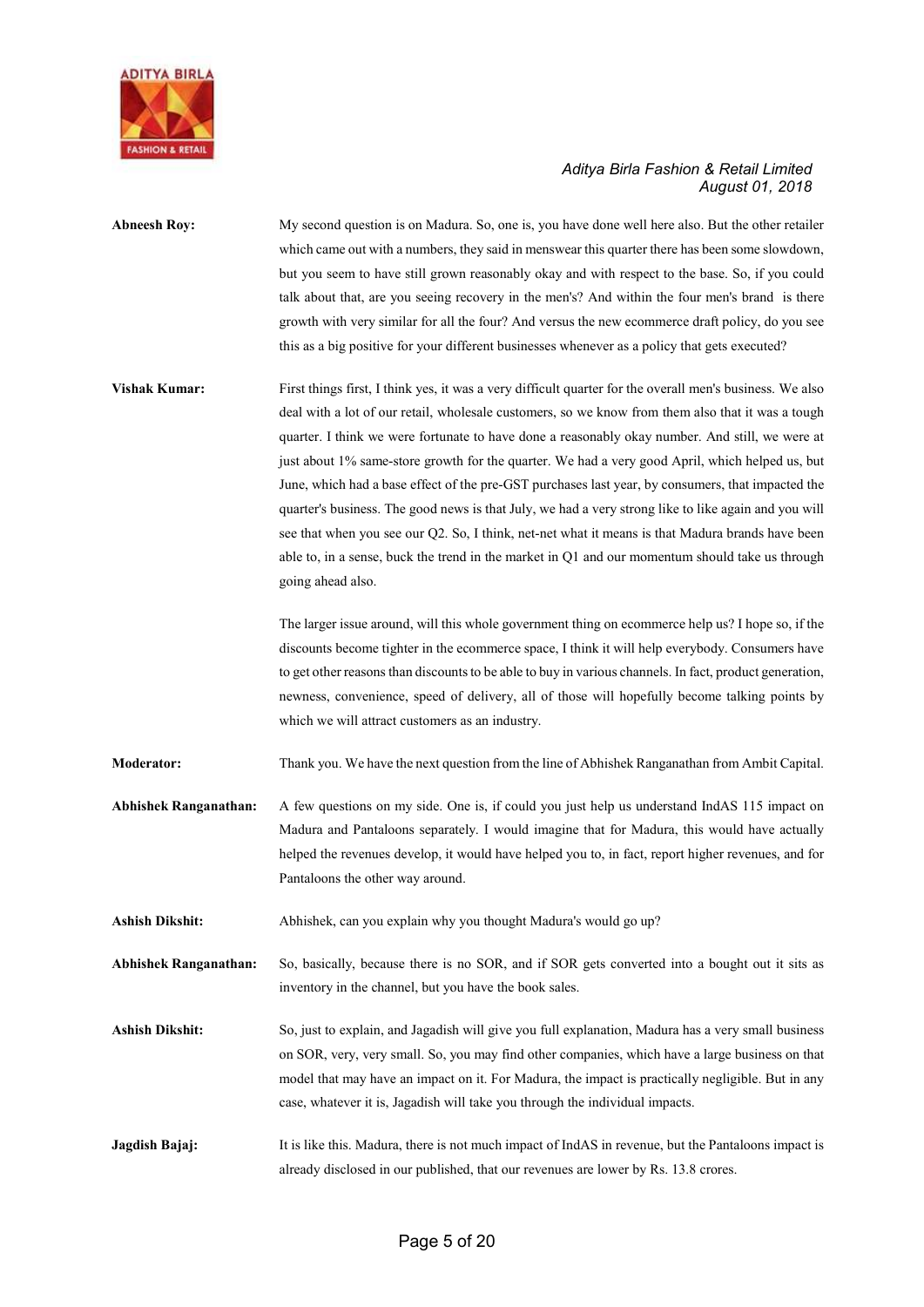

| <b>Abhishek Ranganathan:</b> | Okay. That's 14 crores now.                                                                                                                                                                                                                                                                                                                                                                                                                                                                                                                                                                                                                                                                                              |
|------------------------------|--------------------------------------------------------------------------------------------------------------------------------------------------------------------------------------------------------------------------------------------------------------------------------------------------------------------------------------------------------------------------------------------------------------------------------------------------------------------------------------------------------------------------------------------------------------------------------------------------------------------------------------------------------------------------------------------------------------------------|
| Jagdish Bajaj:               | That is right. And you know, IndAS does not affect the P&L as such. It is only the revenue. So,<br>my revenues are lower by Rs. 14 crores in this quarter when I count off IndAS 115.                                                                                                                                                                                                                                                                                                                                                                                                                                                                                                                                    |
| <b>Abhishek Ranganathan:</b> | Right. So, basically if we want to just come back on margins, ideally, I would look at the margins<br>what you report in terms of EBITDA and the top line is to add Rs. 14 crores to it?                                                                                                                                                                                                                                                                                                                                                                                                                                                                                                                                 |
| Jagdish Bajaj:               | That is correct.                                                                                                                                                                                                                                                                                                                                                                                                                                                                                                                                                                                                                                                                                                         |
| <b>Abhishek Ranganathan:</b> | Okay. So, the other next question I have is on the gross margin, and I think for Pantaloons, directed<br>to Sangeeta. The larger question here I have is that your product mix has not changed towards<br>private brands of yours, its rather possibly reduced by 300 basis points year-on-year. So, if you<br>could just help me understand what has improved the gross margin in Pantaloons this quarter? And<br>secondly, also on Pantaloons, one aligned question. On the costs, is this a case of better absorption<br>of central costs or is it a case where you have been able to bring down your store? You mentioned<br>that, but I just want to understand which has a more material impact of the store OpEx? |
| <b>Ashish Dikshit:</b>       | So, Abhishek, as Sangeeta had mentioned, the larger impact is from store side, because that is<br>really the more material cost and that is not one quarter initiative, this is what we keep doing over<br>a period of time, rationalizing the stores which are not profitable in size, renegotiating rental and<br>so on. So, it is a gradual impact over a period of time.                                                                                                                                                                                                                                                                                                                                             |
| Sangeeta Pendurkar:          | And on the point on gross margin, I think it is just the product mix. So, you are right that our<br>private label mix is not where we would like it to be. In fact, that is going to be one of our big<br>strategic shift moving forward to increase the mix of private label in our total revenues. And we<br>have a lot to do to get there. But here it is purely a function of within the private label, the mix of<br>products within different brands and different products, which has lead to better gross margin.                                                                                                                                                                                                |
| <b>Abhishek Ranganathan:</b> | And would also, was the discounting lower this year compared to last year?                                                                                                                                                                                                                                                                                                                                                                                                                                                                                                                                                                                                                                               |
| <b>Sangeeta Pendurkar:</b>   | No, it was very similar to last year.                                                                                                                                                                                                                                                                                                                                                                                                                                                                                                                                                                                                                                                                                    |
| <b>Abhishek Ranganathan:</b> | Okay. So, that will not have contributed materially?                                                                                                                                                                                                                                                                                                                                                                                                                                                                                                                                                                                                                                                                     |
| Sangeeta Pendurkar:          | Yes.                                                                                                                                                                                                                                                                                                                                                                                                                                                                                                                                                                                                                                                                                                                     |
| <b>Abhishek Ranganathan:</b> | And Madura, I think Vishak and Ashish. The wholesale versus retail, if you look at some for longer<br>time series of three to four quarters, the behaviors has been very different, particularly from the<br>second quarter of last year where I think wholesale has been growing in Madura, whereas retail<br>actually has not been or has been very, very marginal. What explains the dichotomy here? And is<br>it, I can have a follow-up on that later on, but I just wanted a sense of the dichotomy here.                                                                                                                                                                                                          |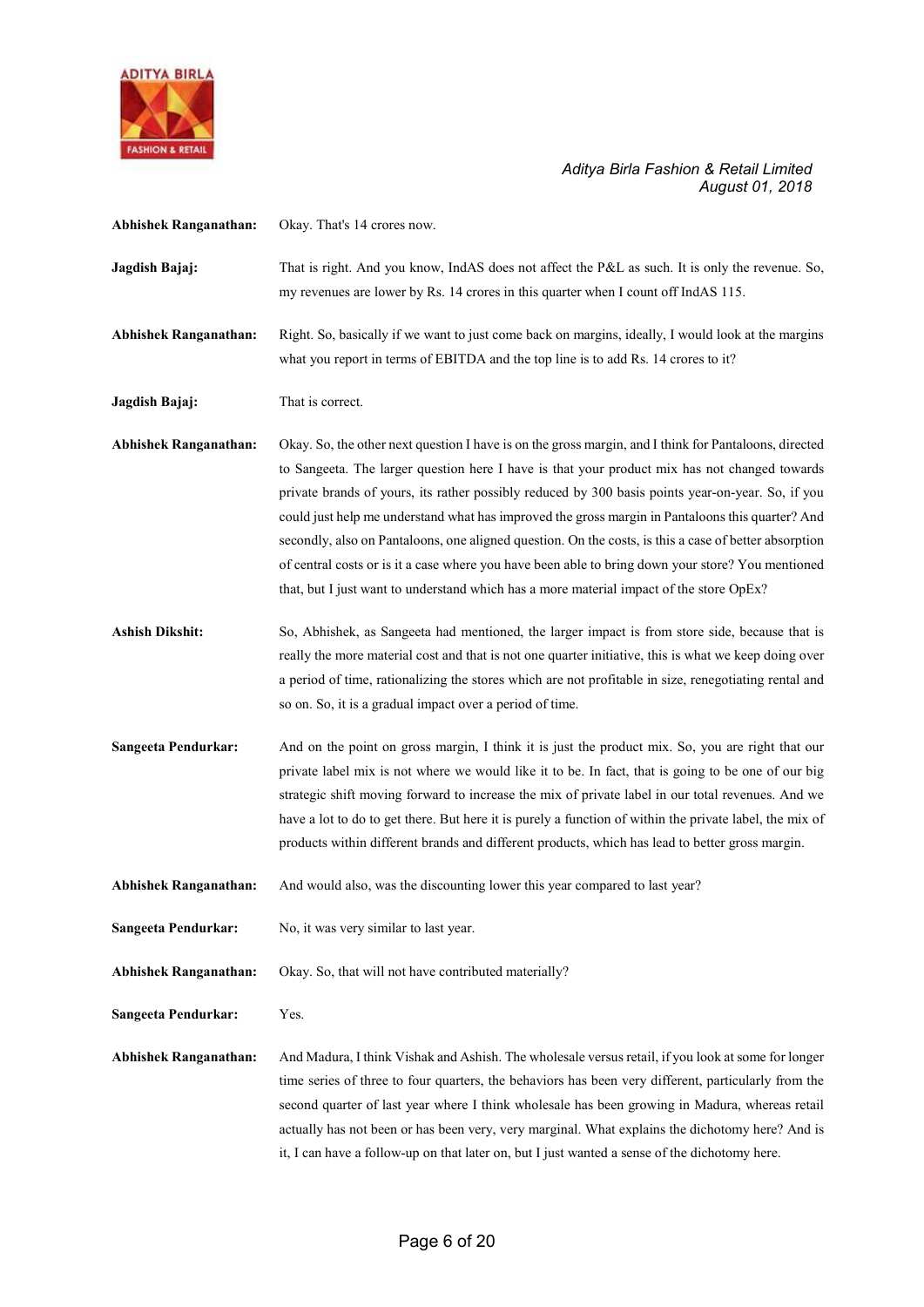

| <b>Vishak Kumar:</b>         | Abhishek, first things first. Actually, our retail has had a very good run. In fact, we came to nearly<br>double-digit retail growth last year on like to like sales. And our retail in that sense is a very strong<br>engine for growth. You might not see it in terms of overall numbers because of limited expansion<br>that we had taken on last year. This year we have stepped the pedal on that and you will see a<br>significant growth coming out of expansion also. In wholesale, which is the way you see wholesale,<br>we also have a significant exclusive stores, which buy and sell from us, and that has been very<br>strong engine for growth for the Madura brand. And while for the consumer that is like a retail<br>experience, it looks in our books like a wholesale business. So, there again has been a big fuel for<br>our overall growth in the wholesale channel.       |
|------------------------------|-----------------------------------------------------------------------------------------------------------------------------------------------------------------------------------------------------------------------------------------------------------------------------------------------------------------------------------------------------------------------------------------------------------------------------------------------------------------------------------------------------------------------------------------------------------------------------------------------------------------------------------------------------------------------------------------------------------------------------------------------------------------------------------------------------------------------------------------------------------------------------------------------------|
| <b>Abhishek Ranganathan:</b> | So, you are saying that basically there is some EBO, which is in a bought-out model it can be<br>classified as wholesale and not in retail?                                                                                                                                                                                                                                                                                                                                                                                                                                                                                                                                                                                                                                                                                                                                                         |
| <b>Vishak Kumar:</b>         | That's right.                                                                                                                                                                                                                                                                                                                                                                                                                                                                                                                                                                                                                                                                                                                                                                                                                                                                                       |
| <b>Abhishek Ranganathan:</b> | And what would you classify as retail, something is just consignment or?                                                                                                                                                                                                                                                                                                                                                                                                                                                                                                                                                                                                                                                                                                                                                                                                                            |
| <b>Vishak Kumar:</b>         | Consignment is what in our books is classified as retail.                                                                                                                                                                                                                                                                                                                                                                                                                                                                                                                                                                                                                                                                                                                                                                                                                                           |
| <b>Abhishek Ranganathan:</b> | So, basically your actual retail sales will be much higher than the 40% to 50% reported?                                                                                                                                                                                                                                                                                                                                                                                                                                                                                                                                                                                                                                                                                                                                                                                                            |
| <b>Vishak Kumar:</b>         | What consumer sees as retail, yes. And plus, our consignment retail now is back to significant<br>expansion. In fact, I said this last quarter also when we had spoken. Our consignment retail is also<br>expanding very quickly, but the growth impact of that we will see during the rest of the year and<br>in coming years.                                                                                                                                                                                                                                                                                                                                                                                                                                                                                                                                                                     |
| <b>Abhishek Ranganathan:</b> | One last question if I may, Ashish, on Forever 21 and the innerwear business. So, Forever 21 losses<br>have came off, the top-line has declined. When do we see the top-line growth come back? And I<br>mean, on the innerwear, what is the bleed we are looking at here? Because the losses have pretty<br>much growing along for that segment along with the top-line, the same velocity.                                                                                                                                                                                                                                                                                                                                                                                                                                                                                                         |
| <b>Ashish Dikshit:</b>       | Abhishek, I think I will stay with what I have been saying as far as Forever 21 is concerned. It is<br>a very strong brand, we want to make sure our business model is profitable. A lot of work we are<br>doing is basically fundamentally changing those. We inherited a lot of large stores, a lot of<br>exploration is happening. Merchandising, mixed supply chain, those changes are happening. And<br>therefore, when we feel more comfortable, it is a brand whose equity is so strong that it is very<br>easy to grow this brand, so we are no hurry to do that until we get that. It is a very powerful tool<br>in our hand. We want to exercise that with great amount of care as we go-forward. So, you will<br>not see a immediately large expansion, but I think in maybe by Q4 or next year, you will start to<br>see that, as we feel more comfortable with the whole model itself. |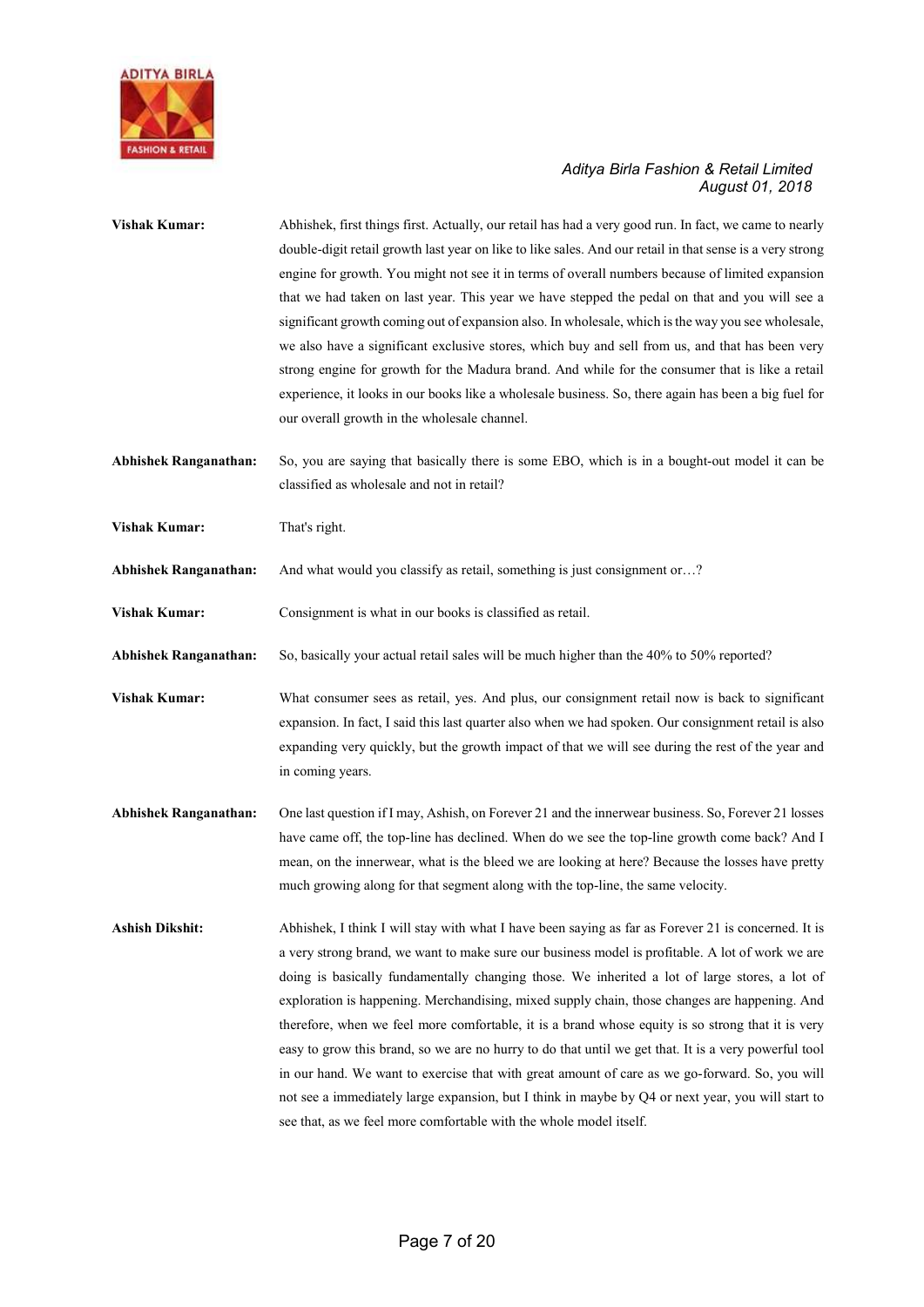

On innerwear, honestly, at this stage, we are excited by the growth opportunities that it provides. We see a very large runway and the more we get into it, the greater we see the possibility in that. I think our successes has also internally have given us greater confidence to invest even deeper. A lot of this is really what is showing up, and I would call those as investments, because we see a fairly accelerated and a quick scale up of the business. For some time, we want to make sure that we stay invested. In terms of overall losses, I think we will stay or probably peak out this year because the scale will also start adding up.

Abhishek Ranganathan: And the run rate would be pretty much the same as this quarter for this year?

Ashish Dikshit: A little lesser because the run rate this quarter, typically despite the year is a good time for innerwear business to launch new products and so on. And therefore, to that extent, run rate was slightly exaggerated this quarter. The overall annual run rate will be very similar to last year as far as innerwear is concerned.

Moderator: Thank you. We have the next question from the line of Tejash Shah with Spark Capital.

- Tejash Shah: My first question obviously pertains to the big surprise that is on Pantaloons margin. At 9.6% we are higher than Madura margins, I cannot recall if this happened in the industry before. So, I can understand if you do not want to comment on margin expansion, but do you think the measure that you spoke about, this would create a base now for Pantaloons at current levels of margins?
- Ashish Dikshit: So, Tejash, I think what you are asking is, is the margin from which we will grow from? Honestly, this is obviously for a period of time, not just for us but you are seeing for various retailers, there has been an overall margin expansion in the industry. And we are also benefiting from that. Much of what we are doing in terms of business improvement strategies, which Sangeeta talked about, enriching the product mix, improving the brand sale, etc, those have yet to play out and some of them will require investment as we go-forward. We are very clear that this is both scale lever and we see very, very large run ahead of Pantaloons business. At the same time, this will continue to require investment, both in terms of staying competitive on pricing as well as investing behind building the brand. So, if you are looking for a margin indicator, it would be difficult for me to give at this point in time, but clearly, we are on a good path as far as the business is concerned.
- Tejash Shah: So, any factor which were kind of one-off in this quarter's number at least in terms of margins for Pantaloons?
- Ashish Dikshit: No, Pantaloons had absolutely no one-off in terms of either cost or margin.
- Tejash Shah: And sir in a period where a growth at large is still elusive on Pantaloons format, at least SSG front, so what will be the priority now, would it be to revive SSG or focus on margins, or both are mutually exclusive for you?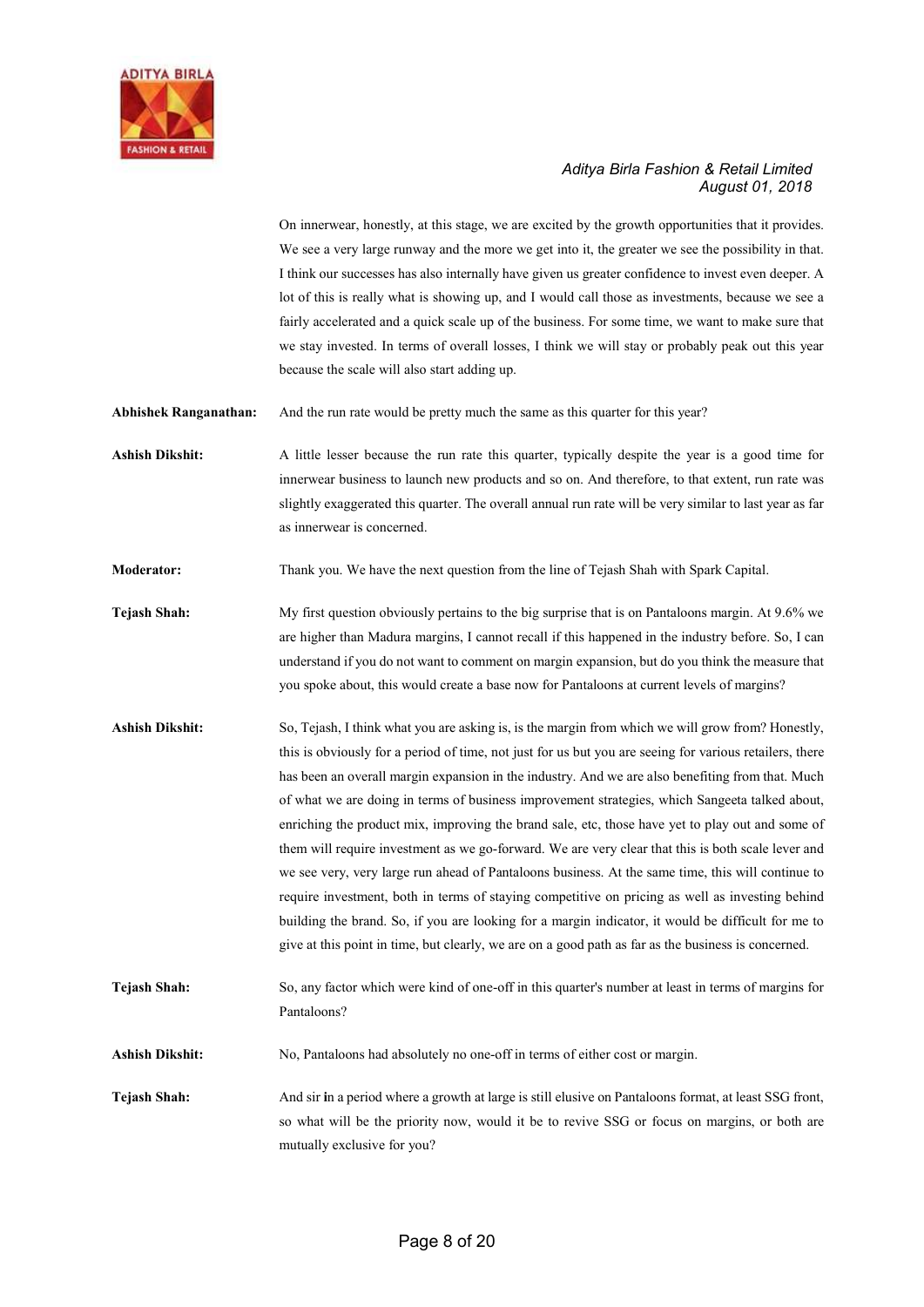

Sangeeta Pendurkar: I think it is going to be both for us. And I will talk a little bit about why we believe we stay confident on our growth of margins as well. So, I think there are four or five levers that we want to focus on as we move forward. The first one is in terms of our private label mix and really strengthening that, and that really means revisiting and looking at our product. The consumer today really has multiple choices and has many, many options to pick good product. And improving the price value equation of our products is something that we are very keen to do in order to improve our private label share. And as Ashish alluded to it, this is not something that we can change overnight. We have begun this journey. You will see some impact of this in spring summer 2019 and you will see some clearly visible shifts there. But that is the first lever directionally as we have called out before we would like to be north of 70% in terms of our private label mix. At the same time, we ensure that our entry price points remain strong. Our second lever is going to be really the expansion in terms of our stores. Again, I talked a little bit about this strategy. We now have great confidence that it is working, and it is something that we would like to accelerate going forward.

> The third piece is really in terms of improving our brand and sales in Pantaloons. Pantaloons has a strong equity, it has a strong heritage. We need to do a few things to make it a lot more contemporary. We need to make sure equally the brand is salient. It is a journey that we have started, we have delivered these results in first quarter with a good investment in marketing. We have upped our advertising spends significantly. And that journey, defining the brand proposition and making it salient will absolutely continue, and we are committed to that.

> I think the fourth lever for us is really how do we improve our in-store shopper experience and our engagement with our shoppers, whether in our physical stores or online, which is a new journey that we are about to start. So, that will mean various initiatives such as improving our retail store identity, it would also mean in terms of improving the freshness of our merchandise with some back-end processes.

> And finally, the last lever for us is online. Currently, we are available in marketplaces, but pantaloons.com is going to be launched soon. So, that our consumer has a choice to pick our fantastic products that we create and that we will continue to improve on, even sitting in her living room or his or her office. We want to offer that option to our consumers.

> So, these will be the four or five levers because of which we feel confident of our growth going forward.

Tejash Shah: And what was the count of franchise stores in Pantaloons at the end of the quarter?

Jagdish Bajaj: 49.

Tejash Shah: And what is the plan there?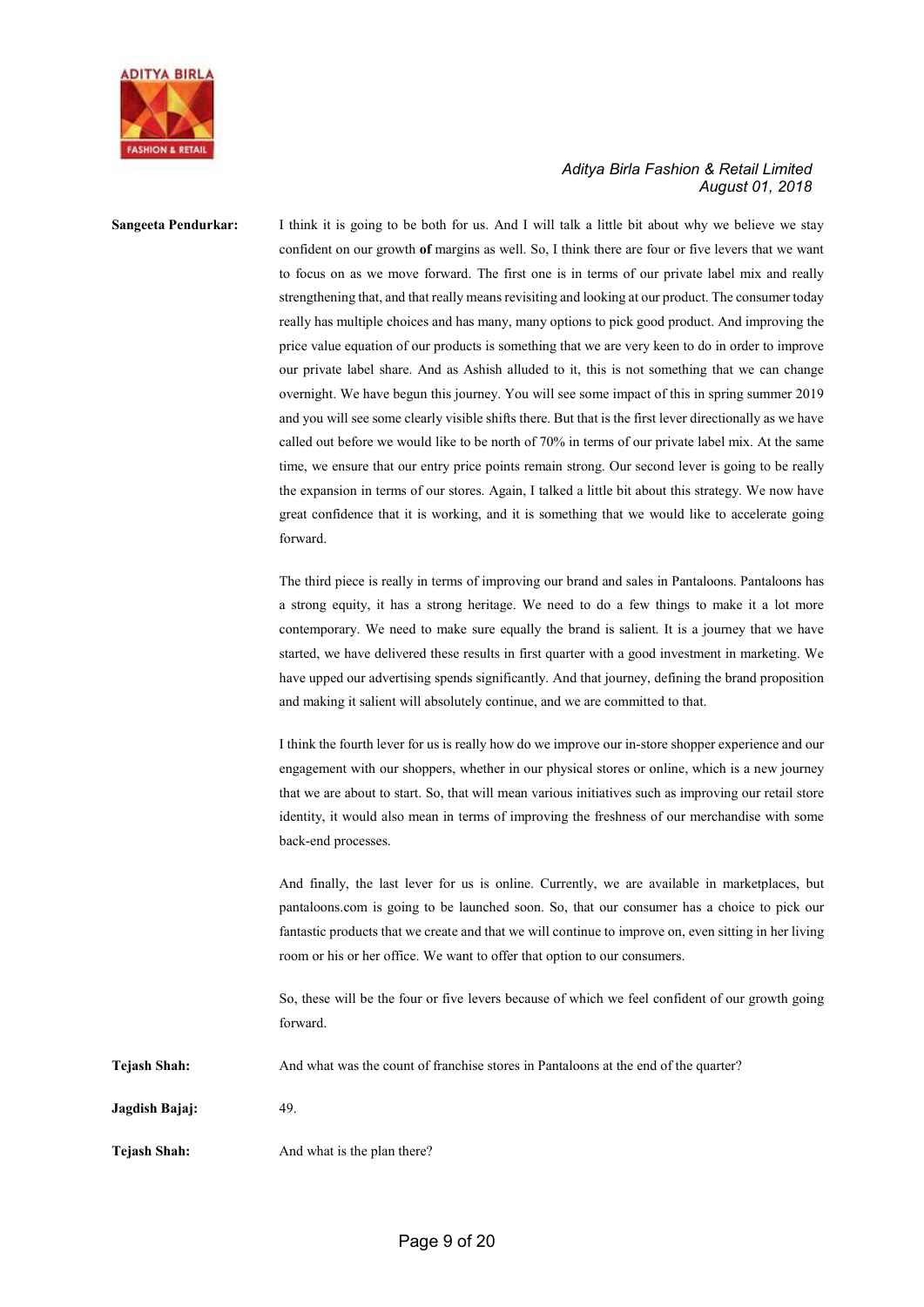

- Ashish Dikshit: We will keep the mix as business, Tejas. We have balancing franchises with our own expansion. The current mix is about 17%. I see it maybe creeping up to close to 20%.
- Tejash Shah: So, you have been in the past hesitant to call it a success, but now this format has been around for 2.5 years. So, would you now say that this format is here to stay, and you would like to at least take it as a very sustainable format in Pantaloons journey from here on?
- Ashish Dikshit: Yes, I think we have quietly crept to near 20%. So, to that extent, it is fair to say it is here to stay. Large format retailing is not easy to franchise easily. There are challenges in execution, and therefore it will continue to remain a slow burn as far as we are concerned. We are in no hurry to do that. I think business is doing well. Individual store performance is more important than own investment on that.
- Tejash Shah: And any surrender you have seen in this format? Any of the original franchisee, early franchisee who have surrendered the store?
- Ashish Dikshit: Yes, there have been a few cases, there have been one or two cases. That is the journey that we have experienced in it. And sometimes function of franchisee's, experience in running it, sometimes management issues that we want to solve and therefore get in. But yes, that is a journey that we will have to continuously undertake.
- Tejash Shah: And just the last question. What was the gross margin in the innerwear business as of today?
- Ashish Dikshit: So, we do not declare that level, Tejash.
- Moderator: Thank you. We have the next question from the line of Yatin Mata from Reliance Mutual Fund. Please go ahead.
- Yatin Mata: Just continuing on the Pantaloons margin, just wanted to understand what is the average breakeven time for a store?
- Ashish Dikshit: So, I do not think that is the case. Our stores are very profitable in their first few months itself. Most stores, when they work, they work in first month. Over a period of time, of course, so the idea is to launch the store early with an impact to make sure that you start with a good base. And therefore, it is no longer true that you wait for three, four years for stores to turn profitable. I think most cases, the first few months itself sets a very large base by inviting customers, getting them to experience the stores, getting them to know the location. And we make sure that the early start is impactful enough to get them off the ground.
- Yatin Mata: So, is it fair to understand that because last quarter call you had indicated that, or the store aging profile, you had kind of indicated that and that would probably benefit the SSG and the margin. So, was just trying to understand the comment where if in this quarter would that store aging profile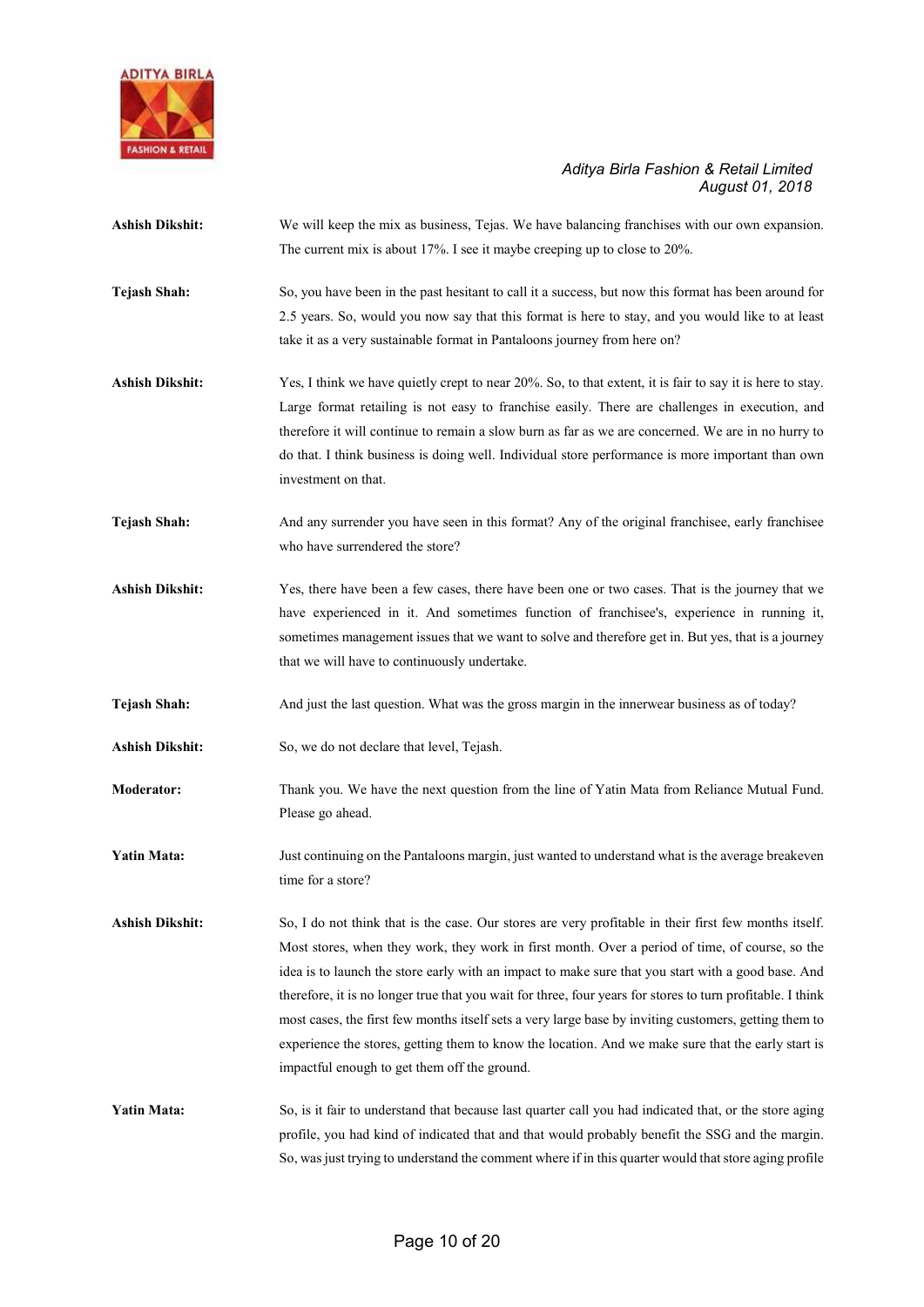

would have come through? Because, if you see that most of your stores which were opened would now be entering that SSG period.

Ashish Dikshit: Yes, I think the number of stores which would have moved to SSG cycle would be higher than last year. But still, the weight of old stores, because they were large stores, they are traditionally built on a very large business, still remains very high. So, I think it may take another one year for us to feel like a new retailer in that sense.

Yatin Mata: And there was this enabling resolution on fund raising, which was indicated last time around. Is there any update on that?

Ashish Dikshit: No, clearly as we had declared even at this stage that this was purely an enabling resolution for us to have the choice in case we feel the need to expand our capital base. At this point of time, looking at the state of the business, our own performance, I think we feel sufficiently secure with what we have and feel very confident. In fact, we have not even taken it up in the coming AGM. So, to that extent, there is no action that we foresee in the immediate future on that at all.

Moderator: Thank you. We have the next question from the line of Niraj Mansingka from Goldman Sachs. Please go ahead.

Niraj Mansingka: A few questions on Pantaloons and then Madura. In the gross margin on the Pantaloons, increase has happened because sales base. Can you talk was it because of category changes? And what category grew and what didn't grow? Can you give some color on that?

Ashish Dikshit: I think it is not specific, what happens is that each of these brands and product mixes have intrinsically slightly different margins. So, some of it shift in those, some categories are growing faster than others, as you can see in the shift, but there I think only a significant shift is kids, which is not much better in terms of margin profile. I think the margin is more a matter of mix, intrinsic margin at which you have initially priced the product, and overall management. It is a small change across all three, which adds up to, because these are multiplicative in that nature and that sense which has led to what it is. So, the actions that we talked about which is to improve the product, some of the initiatives that Sangeeta talked about, they are yet to show up as far as the outcome on financial performance is concerned.

Niraj Mansingka: And the second question is on the ASP of Pantaloons, I think you said minus 5%. This is adjusted for GST or it is unadjusted?

Ashish Dikshit: This is with GST.

Niraj Mansingka: So, the net impact would be 1%; is that right? Or net impact is still 5% net of GST?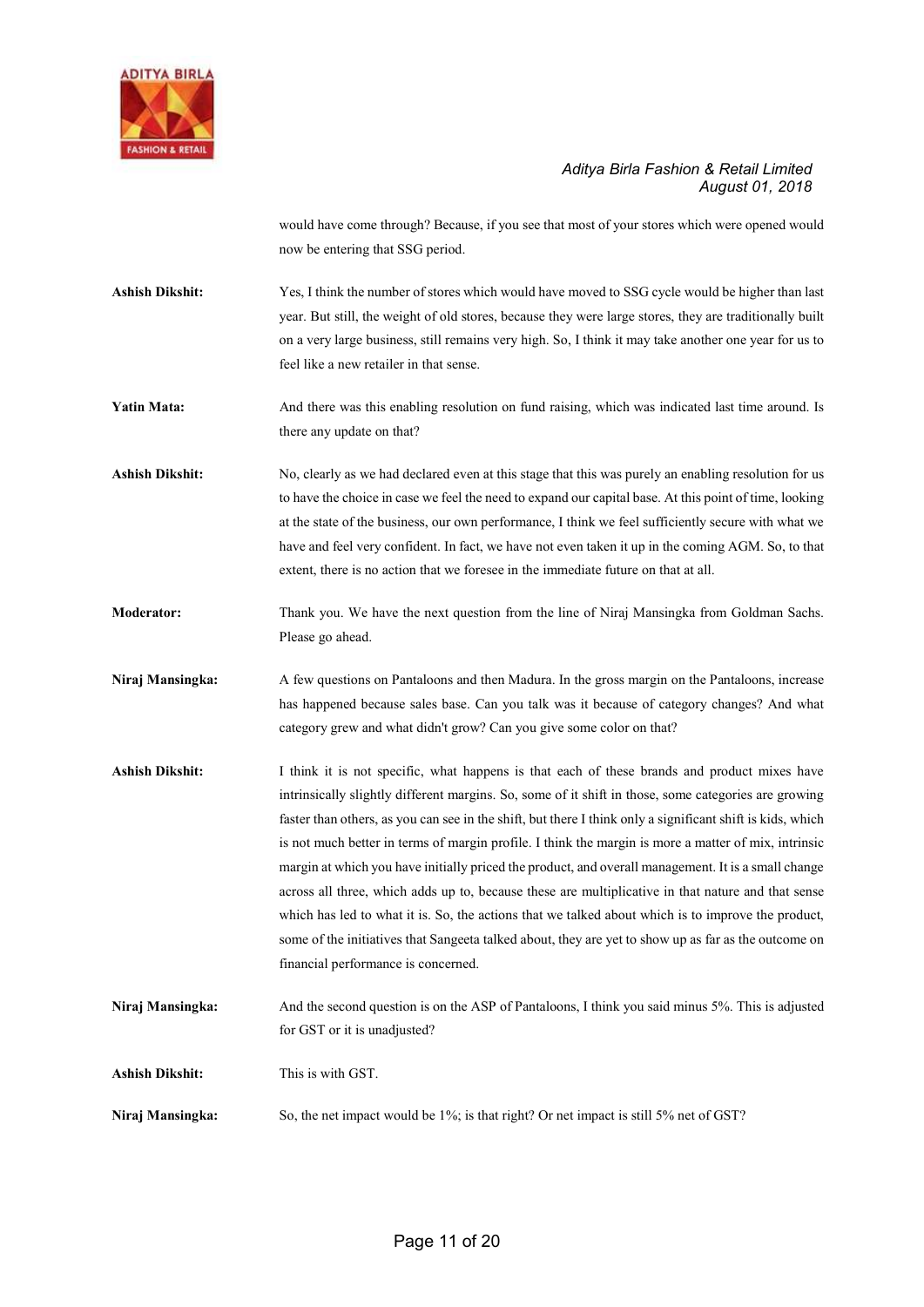

- Ashish Dikshit: What happens is the GST impacted Pantaloons because of its mix of below thousand and above thousand is much lesser than in Madura brand business. But probably the impact to GST would be 1.5% - 2%.
- Niraj Mansingka: Can you also give a color on the competition for the Pantaloons as a whole and how you internally might have estimated the growth in that industry segment?
- Ashish Dikshit: It is difficult I think for us to comment on competition at this point in time. Most of them do not report separately or are yet to report results. You are probably better placed to tell us about that.

Niraj Mansingka: Any color on how you see the revenue per square feet of a new store versus and an old store of Pantaloons and how much different is it? And any color on that number?

- Ashish Dikshit: I think the big picture that Sangeeta mentioned, which is really where we should focus on and I would ask you to look at is really the contribution percentage that these stores are making. And we are finding stores open a year, two years back as a cluster have started to inch very close to our stores greater than five years. The reason per square feet revenue is not a fair measure because we are opening stores in all kinds of locations, in parts of Delhi, Bangalore, Chennai as well as in the interiors of Uttar Pradesh and Rajasthan and so on. Both come with different cost structure and different revenue throughput. And therefore, the SSG or sales per square feet is not as important a measure as the contribution percentage in the overall business.
- Niraj Mansingka: On the same count, what would be the number of stores in SSG and how many old stores would be there?
- Ashish Dikshit: So, I think our overall stores in the SSG would be about 190. But the weightage of old store continues to remain very high to north of 50%.

Niraj Mansingka: And last question on the innerwear side. Growth has been high, but can you give some color on how much the growth has been on because of the push towards the EBO of stores only carrying Madura's brands versus the growth in the stores which do not carry Madura brand, but only focus on innerwear as a dominator? Just wanted to know on a like to like is it that the low hanging fruits are over, or you see more upside on those count as well?

Ashish Dikshit: So, I think in this business we were clear in terms of our distribution philosophy that we need to build a whole new distribution different from Madura's distribution. And that is why we built a different sales structure, different team structure, distribution is completely different, distributors are different, and there are more than 100 distributors across the country. Not even one of them is a common distributor. To that extent, there is no easy path that we have taken in this business. And while it is quite possible that many of the existing outlets carry both piece, but I think the large part of our innerwear success has come through innerwear distribution, which is unique and new for us.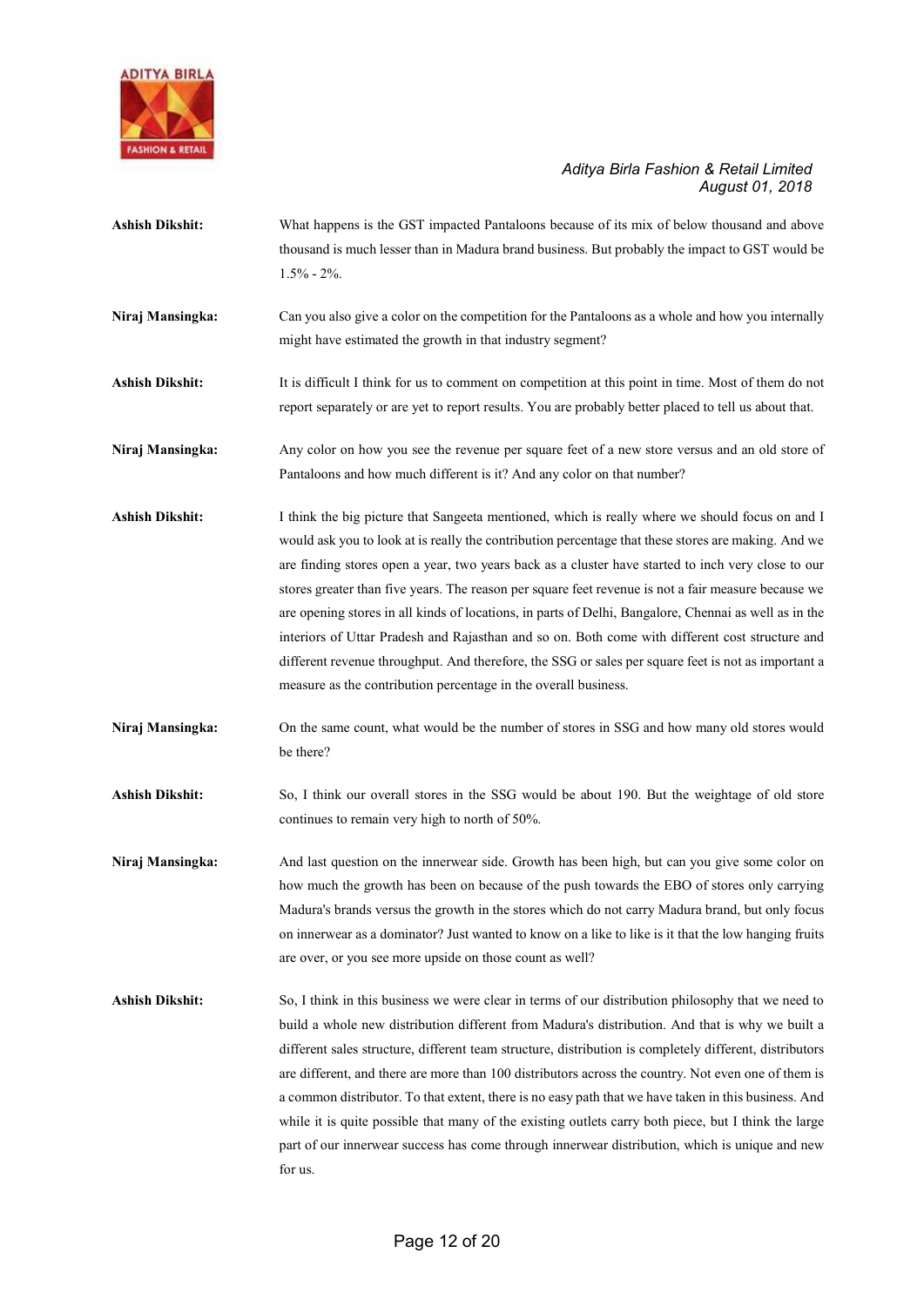

- Niraj Mansingka: Okay. And any thoughts that you had where you see revenue for this innerwear till you see some tamping down of the growth rate? Ashish Dikshit: I think it is too early for us to see that. When we launched it at that point in time we had talked about Rs. 500 crores as the first sort of pit stop. We are headed in that direction. It will take us a couple of years, but we are committed to that trajectory. I think it is a significant sort of journey that we are making in that. I see a runway even well beyond that, but I think it might be too early to talk about that. Moderator: Thank you. We have the next question from the line of Nitin G from Invesco Mutual Fund. Nitin G: The first question is pertaining to the gross margin. On company level the gross margin is around 52%. If I look two years back it used to be at 54% somewhat and the EBITDA margin used to be around 7%, or maybe 6% - 6.5%. Today the gross margins have gone down, but the EBITDA
- Ashish Dikshit: So, I think we have a lot of businesses with varying margins. If you look at our profile, outside Lifestyle brands or core businesses and Pantaloons, there is a significant revenue which comes from all of the businesses, whether that is Fast Fashion, Innerwear, International Brand segment. And each one of them are currently carrying very, very different margin profiles. So, I would say that it is very difficult to comment on or take too much away from the overall company gross margins. Suffice to say, individual businesses are driving their own gross margins and stable businesses are continuously improving on it. There are investment businesses where the margins are lower right now, those are the ones which will evolve over a period of time.

addition in revenue coming in from Pantaloons?

margins are still at around 6%. The question is, the change in gross margin is more to do with the

- Nitin G: And second question is pertaining to the advertisement spend. You mentioned the advertisement spend is over 40% for the quarter last year. What could be the absolute number for the quarter?
- Ashish Dikshit: So, again, that is a number we do not report as an individual-pieces but both Madura and Pantaloons have seen advertising spend significantly going up as a part of our overall strategy to strengthen both these portfolio brands.
- Nitin G: Would you mind the splitting, you may not give the absolute number, but can you just split it up between what would be the advertisement spend for Madura and what would be for Pantaloons on a percentage basis?
- Ashish Dikshit: So, I think Madura's advertising spend has gone up by about 40%. In Pantaloons case, the number is even higher, it is about  $\sim$  70% - 73%.
- Nitin G: Got it. And last question is on SSG from Madura, I do not find it in the presentation.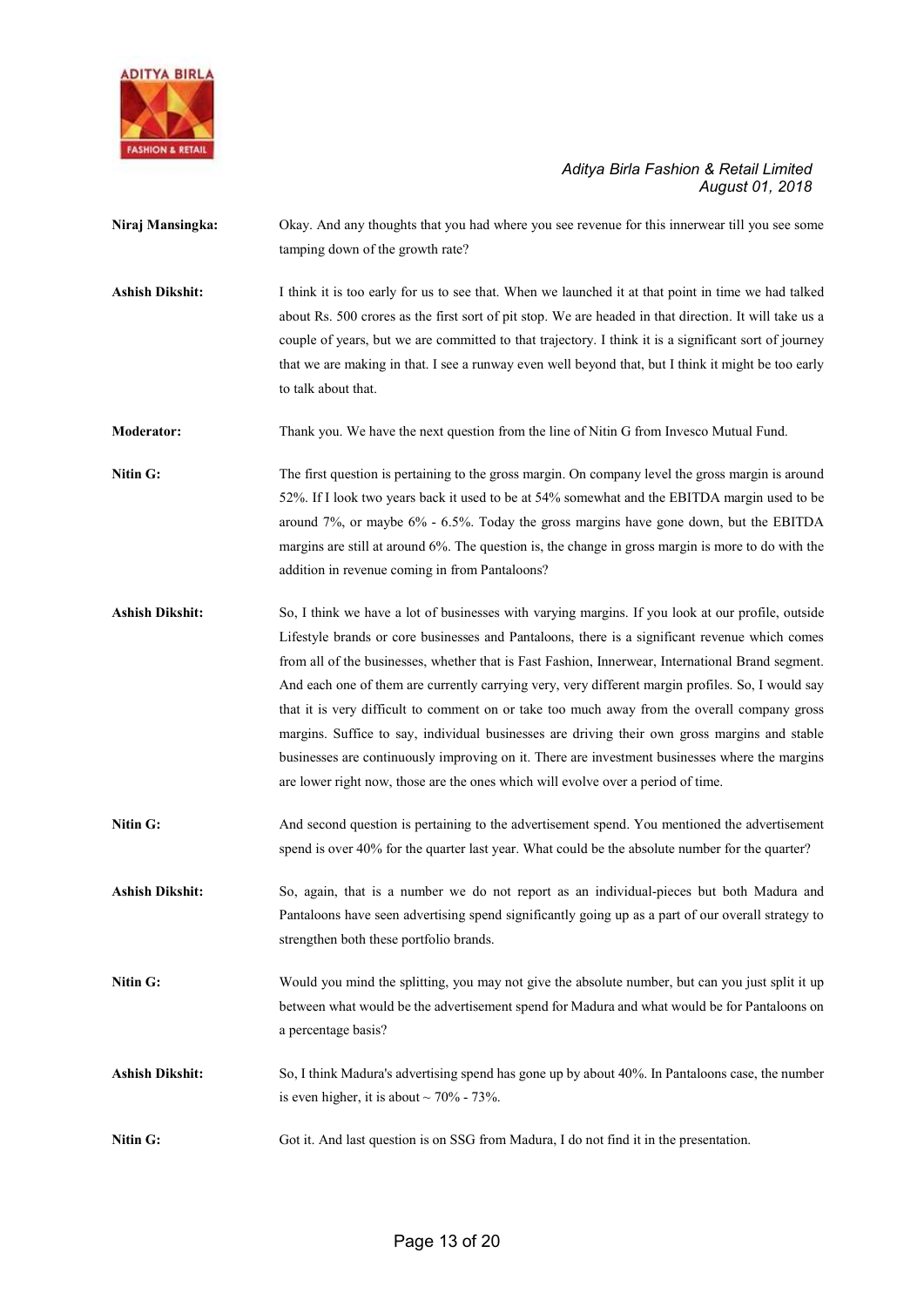

| <b>Vishak Kumar:</b>   | Yes, it was about 1%, Nitin. We had a very good April followed by a depressing May, and then of<br>course, June had the impact of last year's GST, pre-GST buying by consumers. So, net-net, it was<br>just a small positive that we had. The good news is this still pegs us relatively better than most of<br>the players in the market. The better news is that we had a very strong July. So, it is a good, healthy<br>double-digit July. So, it just tells us that we are all right on SSG. |
|------------------------|--------------------------------------------------------------------------------------------------------------------------------------------------------------------------------------------------------------------------------------------------------------------------------------------------------------------------------------------------------------------------------------------------------------------------------------------------------------------------------------------------|
| <b>Moderator:</b>      | Thank you. We have the next question from Chirag Lodaya from Valuequest Research. Please go<br>ahead.                                                                                                                                                                                                                                                                                                                                                                                            |
| Chirag Lodaya:         | I have two questions. The first, can you just say what is the store expansion plan in Pantaloons,<br>Madura, and F21 for the FY19?                                                                                                                                                                                                                                                                                                                                                               |
| <b>Vishak Kumar:</b>   | Madura actually this year is headed for some aggressive expansion. So, we should be able to across<br>our formats put up about 350-odd stores, and we seem to have the line of sight for that, give or<br>take one month here and there depending on how quickly the stores get put up. But we should be<br>around north of 350 stores that we put up.                                                                                                                                           |
| Chirag Lodaya:         | And net of closure would be around?                                                                                                                                                                                                                                                                                                                                                                                                                                                              |
| <b>Vishak Kumar:</b>   | I guess about 50 stores would be the kind of annual closure.                                                                                                                                                                                                                                                                                                                                                                                                                                     |
| Sangeeta Pendurkar:    | In the case of Pantaloons, we intend to add about 40 to 50 stores and we are on track to do that.                                                                                                                                                                                                                                                                                                                                                                                                |
| Chirag Lodaya:         | Ma'am, you mentioned you are accelerating the Pantaloons growth and this 40 - 50 store guidance,<br>it is annual guidance historically have been maintaining from last five, six quarters. So, I was just<br>wondering, I thought expansion would be much faster.                                                                                                                                                                                                                                |
| Sangeeta Pendurkar:    | So, I think we said going forward is where we would like to accelerate. We are hoping that we will<br>be able to do more than the $40 - 50$ stores. Our intention is absolutely to take that number higher<br>by the end of the year.                                                                                                                                                                                                                                                            |
| <b>Chirag Lodaya:</b>  | Okay, F21?                                                                                                                                                                                                                                                                                                                                                                                                                                                                                       |
| <b>Ashish Dikshit:</b> | So, F21 we will probably be looking at four to five stores.                                                                                                                                                                                                                                                                                                                                                                                                                                      |
| Chirag Lodaya:         | And just a bookkeeping question, which of the brands were we pay royalty currently?                                                                                                                                                                                                                                                                                                                                                                                                              |
| Ashish Dikshit:        | We do not pay anything on Madura brands or Pantaloons. International Brands is the portfolio in<br>which that exists.                                                                                                                                                                                                                                                                                                                                                                            |
| <b>Chirag Lodaya:</b>  | It would be largely F21 because other brands composition would be very less?                                                                                                                                                                                                                                                                                                                                                                                                                     |
| <b>Ashish Dikshit:</b> | Yes, F21, American Eagle. There is some very small margin that we see on some of the brands in<br>Pantaloons. Madura, some brands have international business on which there is a small market.                                                                                                                                                                                                                                                                                                  |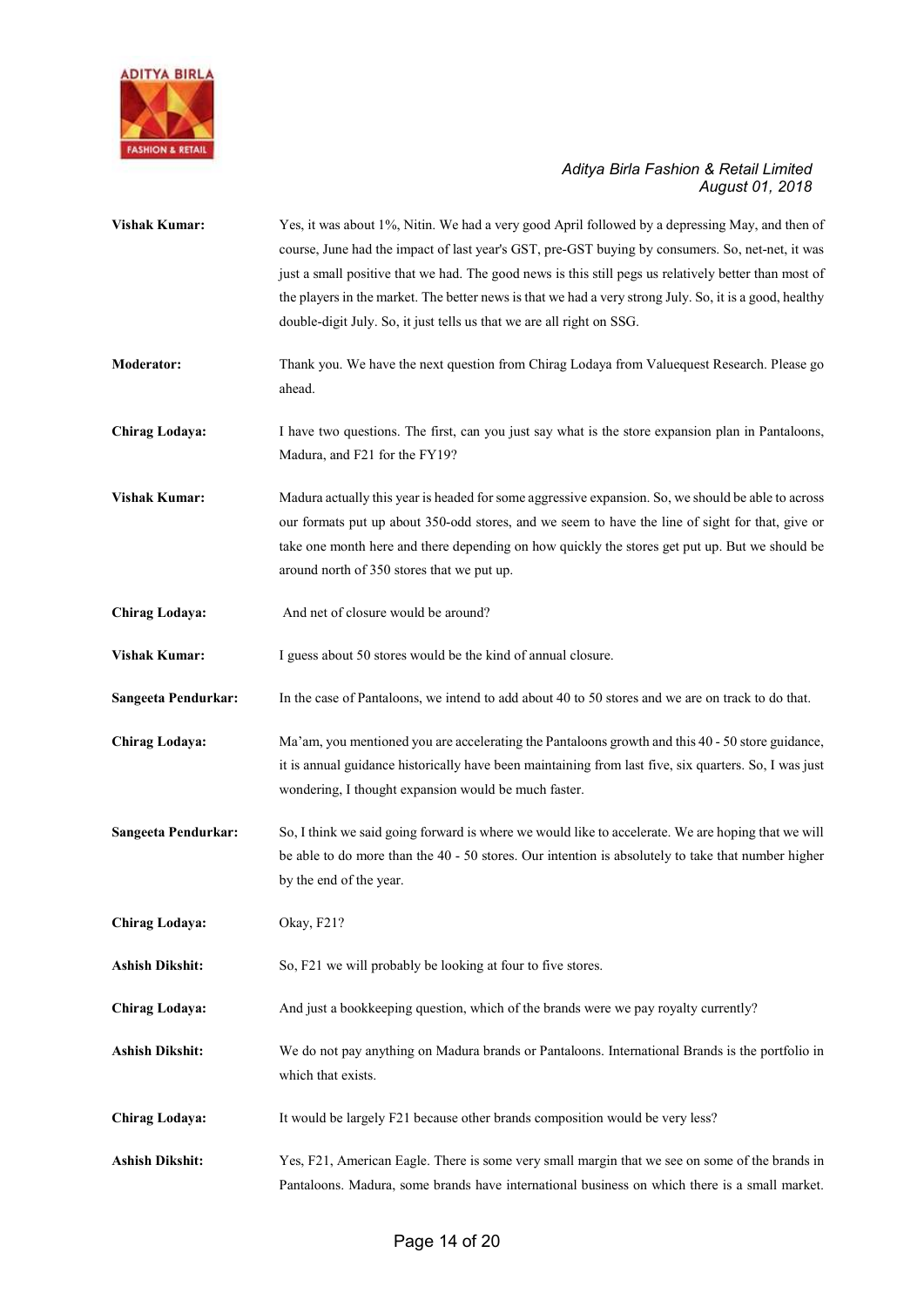

But those are not material, I do not think that is significant enough. So, most of our current composition, you are right, would be around Forever 21.

- Chirag Lodaya: Because that number seems to be very high. So, absolute Rs. 28 crores royalty on a sale of maybe Rs. 250 crores - Rs. 300 crores come to around 7% - 8% of sales. So, just wondering is this a high number for F21?
- Ashish Dikshit: No, so this is not F21 alone. Pantaloons has many brands on which small percentage royalty gets paid, some of the in-house brands also. Similarly, Madura international business also. So, it would have crept up to that. But I would say a significant part of it would be Forever 21.
- Chirag Lodaya: What is the nature of legal expenses in our P&L, legal and professional expense, number seems a bit high so just wondering.
- Ashish Dikshit: So, I do not think there, we will probably come back to you on this.
- Chirag Lodaya: Just lastly, what is the CAPEX for FY19?
- Jagdish Bajaj: CAPEX for FY19 is around Rs. 300 crores for the all businesses included.
- Chirag Lodaya: And these 50 stores of PFL includes franchisee stores, right?
- Jagdish Bajaj: Yes.
- Moderator: Thank you. We have the next question from the line of Manish Poddar with Renaissance Investments. Please go ahead.
- Manish Poddar: Sorry to harp on this Pantaloons margin again, but I remember two or three years back we used to say that we will keep the margin in this business within the 6% to 8% band, given that we will do an expansion at the rate of 60 to 80 stores. Are we now trying to infer that this margin band has shifted from the 8% to 10%?
- Ashish Dikshit: So, don't hold what we say against us in one quarter.

Manish Poddar: I am just trying to understand over three years, over the last two years obviously things have changed.

Ashish Dikshit: I think let us look at the bigger picture. In Pantaloons, consistently over the last 4 years from the time we have acquired we have been consistently improving margins, and as the business gets more and more confident about its own performance, as more of new stores come in, more of our strategy gets played out you will see more and more of margin discovery happening. I do not want to comment on one quarter performance, but generally, we have consistently improved our margin every year over the last four years. I see that trajectory and that opportunity to continue for more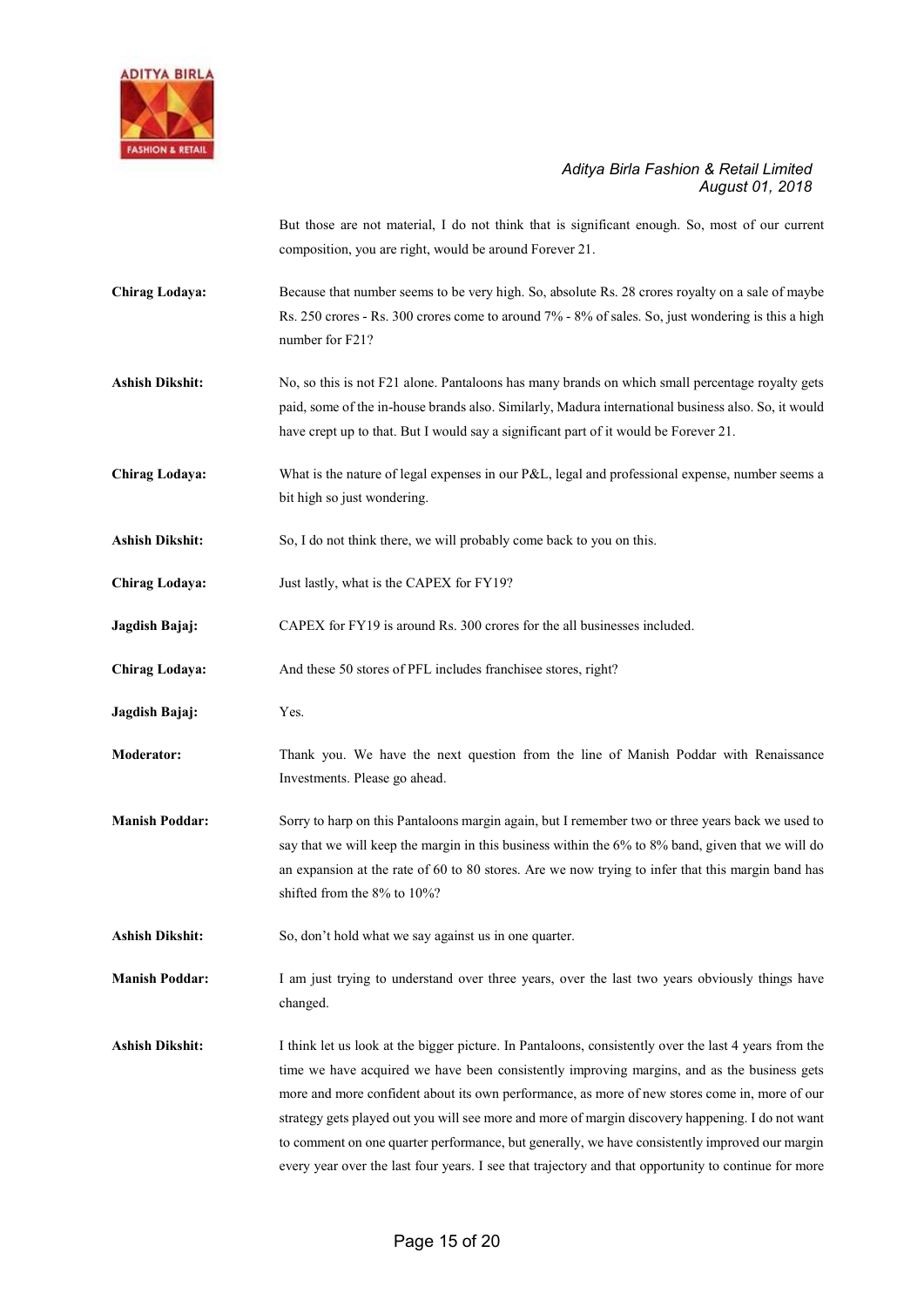

time to come. In fact, many of our levers on private brands, makes, etc has not really made out. So, I think there is a lot more that lies ahead. Fundamentally, I think margin improvement remains an intrinsic part of Pantaloons trajectory, but not at the cost or in contradiction with growth, I think both are actually supporting each other. And that is a good story that is getting played out. And we continue to stay on the same path. Absolute number, it is improving and that is really what you are seeing.

Manish Poddar: One bit on the store expansion as you said on Madura. When you are trying to say that there was lackluster sales and the online gaining ground, so what is given us confidence that we should open 300 stores this year?

Ashish Dikshit: What is giving us confidence...?

Manish Poddar: I just want to understand if the retail environment is lackluster with end of season sale not picking up, online actually gaining ground. So, what is the thought with this 300 stores expansion? And what is it mean for FY20 also, any ideas?

- Vishak Kumar: First things first, we have had a good run on our retail stores, our same-store growth last year was just about double-digit, okay. I think we have to be careful about reading too much into a June number, which had the last year's GST impact, which is why when you look at July numbers, very strong double-digit numbers. So, we are okay. And some of this in the apparel business, there are some cycles including wedding season and so on, we have to be careful how much we read into that. Overall, the fundamental retail model has been very good, and we are seeing that there are many new markets where our brands have fantastic traction. So, that will continue, and these are stores which have been opened profitably in these markets. So, that gives us a lot of confidence to scale up faster.
- Vishak Kumar: I think the big picture remains that it is not only for Pantaloons but for Madura brands, there is tremendous headroom for growth. And the more we reach, more we look at that. In the last two years we have looked at our stores in terms of rationalizing the network, in terms of improving the quality of retail execution, retail identity upgradation., And that is resulted in last year, full year, like to like being near double-digit. So, we feel very confident both in terms of potential as well as execution and results on ground to actually embark on this journey.
- Manish Poddar: And just one small data point, if I can get. In the Innerwear business would our marketing spend be somewhere in the Rs. 35 crores to Rs. 40 crores range?

Ashish Dikshit: Difficult to give.

Manish Poddar: What I am just trying to infer, because if you look at the spend of the last year was somewhere in the Rs. 120-odd crores, market processing S&D. So, I am just trying to infer is the marketing spend for you peaked out, let's see, going into FY20? Let's say FY20 is called out the losses would be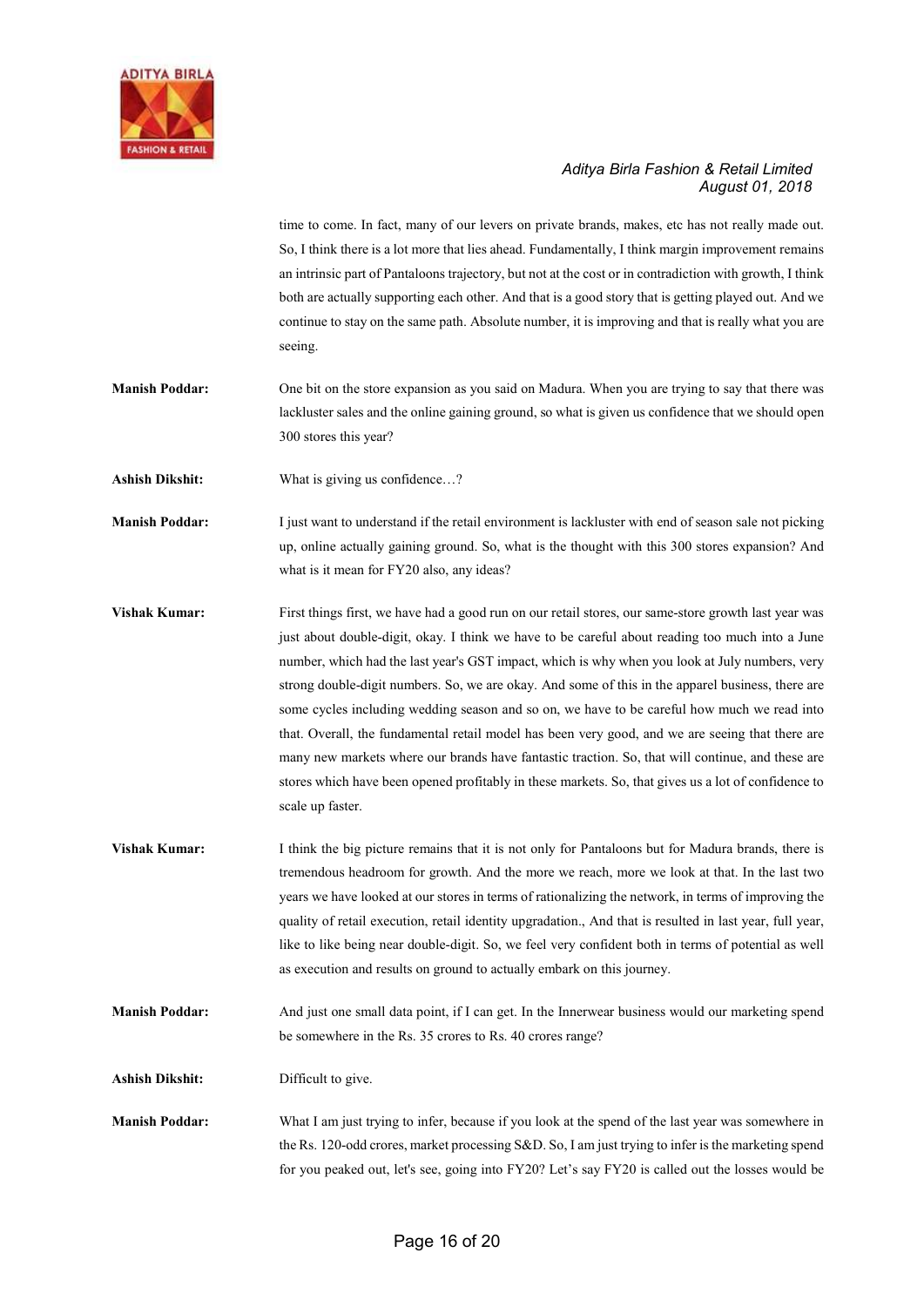

there itself. But I am just trying to understand now would this grow in line with your as a percentage of sales rather than having a jump?

Ashish Dikshit: Maybe this year more. I think we are looking at, our larger strategy on Innerwear remains about growth and making sure that we are a significant player in the market. Our success, as I said, has given us confidence to accelerate it and therefore we keep tempering our ambitions with what's happening on ground. Currently we feel very, very confident about it. I cannot give you the exact spend, but it is better than what you have indicated. But we will make sure that consumers experience our product, distribution reach is enhanced, the supply chains keep getting strengthened. And I think there is still a long way to go before we start to taper down investment. It is just that our growth starts to pay back from next year onwards and therefore, perhaps next year is the time when the losses may start to get peaked or tempered after that.

Moderator: Thank you. We have the next question from the line of Garima Mishra from Kotak Securities. Please go ahead.

- Garima Mishra: The first question is on Madura. Could you explain or tell us what is the proportion of ecommerce contribution to your overall Madura sales?
- Vishak Kumar: It's high single digit, Garima.

Garima Mishra: And what was it same time last year?

Vishak Kumar: We have grown significantly, we have grown about 50% - 60%. About 60% is our growth over last year. So, clearly, the company's composition of ecommerce in our business has increased significantly.

Garima Mishra: And so, is any of the advertising that you are doing and the spends that are increasing, is there any thought behind specific increase of this ecommerce bit in particular?

Vishak Kumar: I am do not know if I understand your question fully, but basically, there are two, three thoughts in this. One is, significantly our advertising is moving towards a digital generation. And we would in that sense have very strong audiovisual content, strong television campaigns, strong campaigns in internet related media, a lot of digital campaigns. All of this, of course, also has increased sales as a happy byproduct also and improves our ecommerce traction. But it is also to be able to strengthen our online/offline business as well. So, it is a strong campaign with a lot of investments in digital as well, which has also helped us in the kind of results that we have delivered in Q1.

Garima Mishra: So, when does Pantaloons go online? I know you already sell some brands through the marketplaces, but when does your own portal go online?

Sangeeta Pendurkar: So, that is planned for this quarter.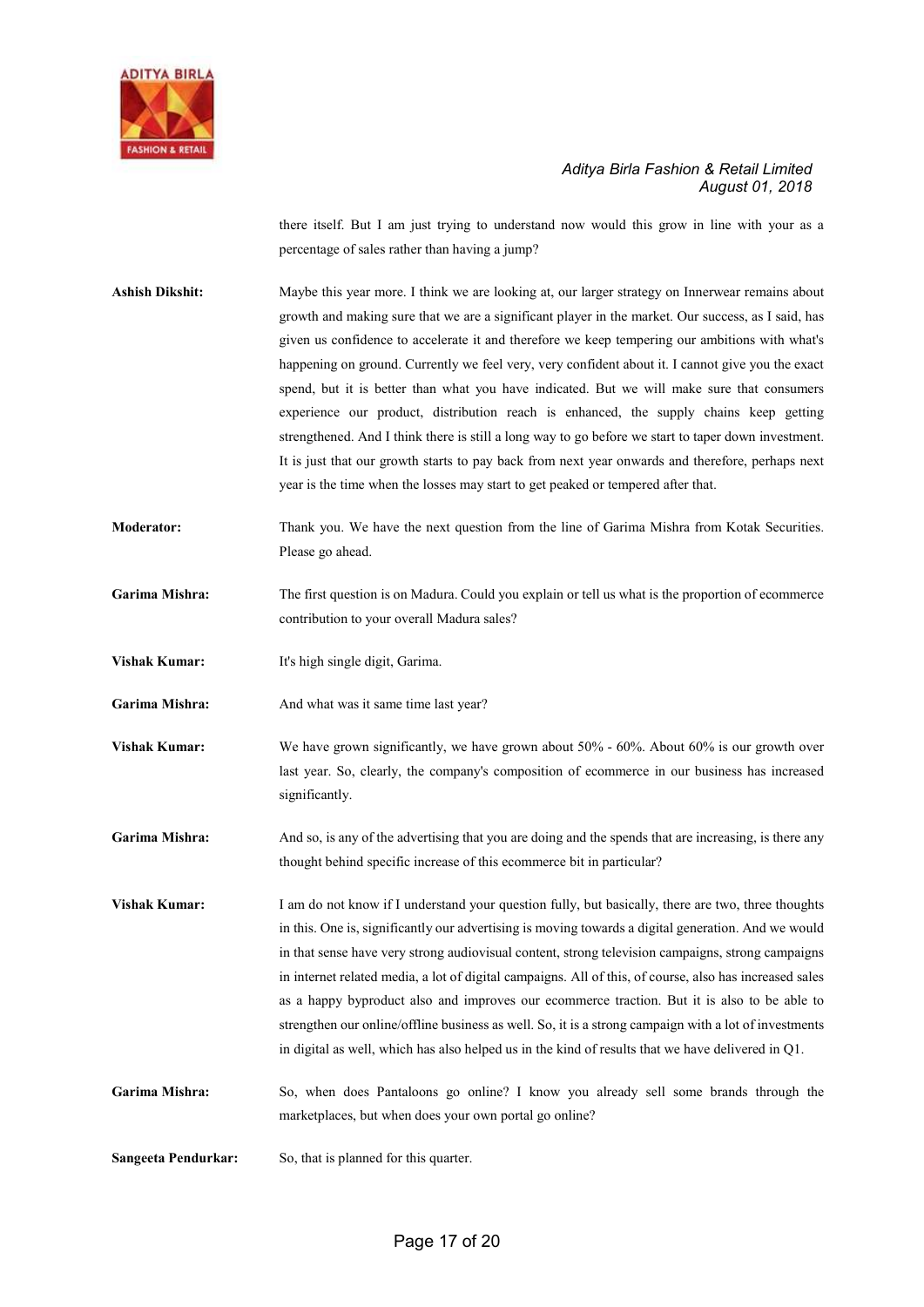

| Garima Mishra:         | And could you please help me with your June debt and cash position?                                                                                                                                                                                                                                                                                                                                                                                                                                                                                                                                                                                                                                                                                                                                                                                                                                     |
|------------------------|---------------------------------------------------------------------------------------------------------------------------------------------------------------------------------------------------------------------------------------------------------------------------------------------------------------------------------------------------------------------------------------------------------------------------------------------------------------------------------------------------------------------------------------------------------------------------------------------------------------------------------------------------------------------------------------------------------------------------------------------------------------------------------------------------------------------------------------------------------------------------------------------------------|
| Jagdish Bajaj:         | Rs. 2,000 crores overall debt, and temporary surplus of around Rs. 75 crores.                                                                                                                                                                                                                                                                                                                                                                                                                                                                                                                                                                                                                                                                                                                                                                                                                           |
| <b>Moderator:</b>      | Thank you. We have the next question from the line of Umesh Patel from TCG Asset Management.<br>Please go ahead.                                                                                                                                                                                                                                                                                                                                                                                                                                                                                                                                                                                                                                                                                                                                                                                        |
| <b>Umesh Patel:</b>    | A couple of questions on Pantaloons. We reported EBITDA margin of 9.6%, which includes the<br>new store expansion which we did. So, I just wanted to get some sense from that SSG stores which<br>are around 180 stores, what is the steady EBITDA margin those stores are generating vis-à-vis the<br>new stores? Because initially, as you mentioned, it takes a few months to get breakeven. So, can<br>you give us some sense on it?                                                                                                                                                                                                                                                                                                                                                                                                                                                                |
| <b>Ashish Dikshit:</b> | I think Sangeeta started this call answering that question. We have now reached a situation in terms<br>of our expansion model where our new stores, and I would say anything more than a year old, and<br>some of them even the same year, are operating almost at the same level, just marginally below<br>where our whole network is performing. And that is what is giving us confidence to actually go<br>out and expand even more aggressively. And that is the reason why despite the expansion<br>conventional logic would have said that these stores would have delivered lower profitability and<br>therefore profitability will be under strain. But actually, we are improving our profitability every<br>year through new store expansion, because our new stores are very close to, not exactly, but very,<br>very close to the exact contribution that old store network has delivered. |
| <b>Umesh Patel:</b>    | So, what is the cost associated to open the new store, whether it is franchised or owned, including<br>inventory as well?                                                                                                                                                                                                                                                                                                                                                                                                                                                                                                                                                                                                                                                                                                                                                                               |
| <b>Ashish Dikshit:</b> | So, I think typically, depending on whether it is a big metro store or a small-town store, our<br>CAPEX per square feet ranges between $1,800$ to $2,000$ square feet, and then the function of the<br>size of the store. Whether we do it or franchise it, that is the same investment, either it lies in our<br>book or his book. On inventory, typically, it operates between 120 to 150 days depending on the<br>state of the market.                                                                                                                                                                                                                                                                                                                                                                                                                                                               |
| <b>Umesh Patel:</b>    | So, it means that assuming that 7,500 square feet or 10,000 square feet area of stores with Rs.<br>1,800 CAPEX per store translating into something 1.5 crores to 2 crores. Is it fair to assume that a<br>month?                                                                                                                                                                                                                                                                                                                                                                                                                                                                                                                                                                                                                                                                                       |
| <b>Ashish Dikshit:</b> | Yes.                                                                                                                                                                                                                                                                                                                                                                                                                                                                                                                                                                                                                                                                                                                                                                                                                                                                                                    |
| <b>Umesh Patel:</b>    | And you mentioned it takes 6 to 9 months to break even at EBITDA, right?                                                                                                                                                                                                                                                                                                                                                                                                                                                                                                                                                                                                                                                                                                                                                                                                                                |
| <b>Ashish Dikshit:</b> | No. Our stores, some of the stores start off with a very strong, because initially, there is an impetus<br>in terms of marketing launch in the stores. So, some of the stores actually start off                                                                                                                                                                                                                                                                                                                                                                                                                                                                                                                                                                                                                                                                                                        |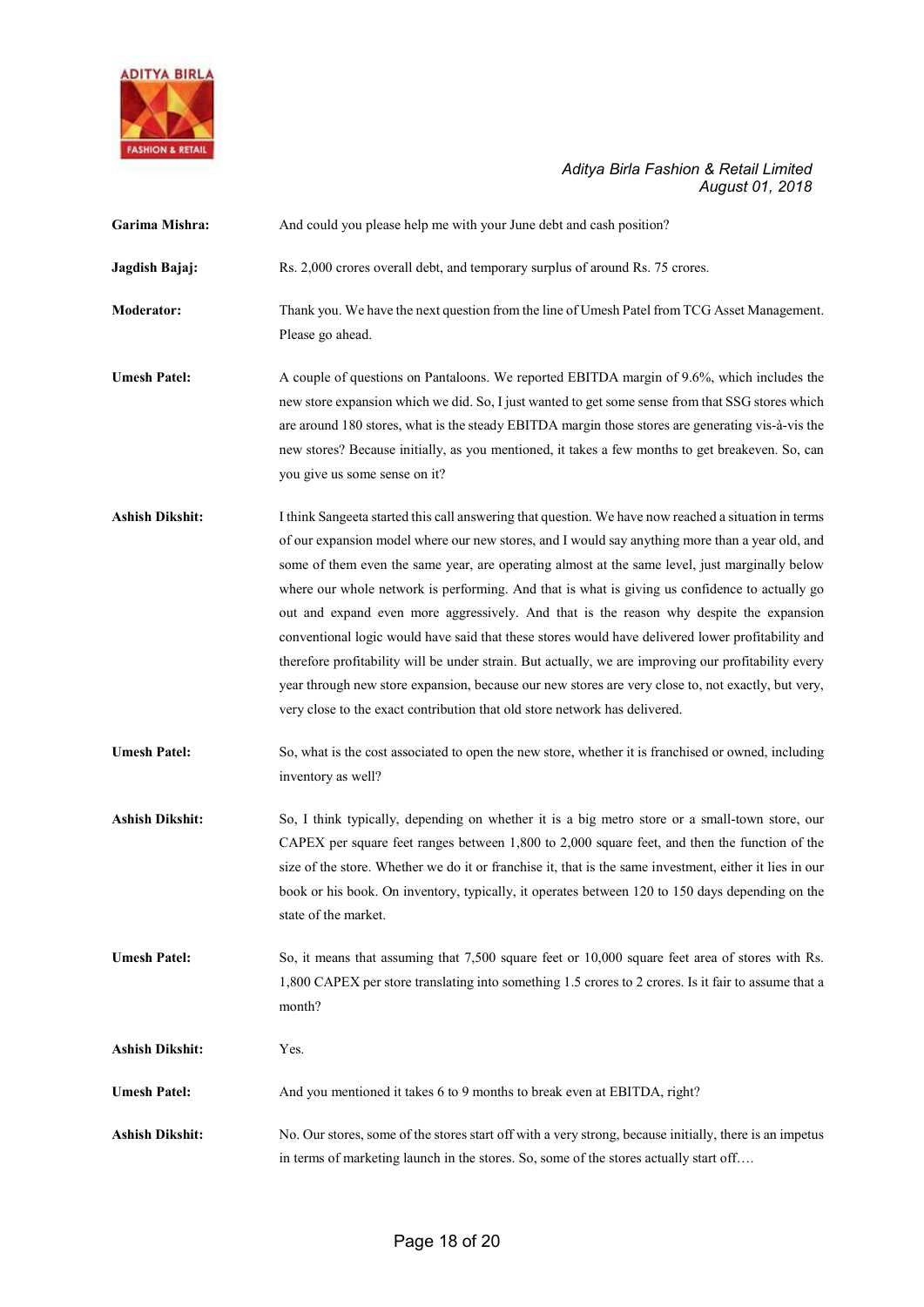

| <b>Umesh Patel:</b>          | Because your outlet would be different, correct?                                                                                                                                                                                                                                                                                                                                                                                                                                                                                                                                                                                                                                                                                                                                                                                              |
|------------------------------|-----------------------------------------------------------------------------------------------------------------------------------------------------------------------------------------------------------------------------------------------------------------------------------------------------------------------------------------------------------------------------------------------------------------------------------------------------------------------------------------------------------------------------------------------------------------------------------------------------------------------------------------------------------------------------------------------------------------------------------------------------------------------------------------------------------------------------------------------|
| <b>Ashish Dikshit:</b>       | That's right.                                                                                                                                                                                                                                                                                                                                                                                                                                                                                                                                                                                                                                                                                                                                                                                                                                 |
| <b>Umesh Patel:</b>          | And last question is, you mentioned that because of the change in product mix, gross margin was<br>significantly higher for Pantaloons. So, what I understand, I think it is constitutes women apparel<br>segment as well, which is something around 40% to 45% of revenue of Pantaloons. So, what was<br>it to two years back? And does it really make any sense or any change that the woman apparel<br>segment is generating better margin compared to men's apparel, and because of the change in<br>product mix like woman apparel is generating better margin, we are focusing more toward those<br>kind of products?                                                                                                                                                                                                                   |
| <b>Ashish Dikshit:</b>       | No, our product mix is designed for customers. Our pricing is designed at customer's product value<br>and competition and the mix is really a function of how consumers choose between our products.<br>So, we are not shifting deliberately a supply to one side or the other side. Pantaloons is a retailer<br>with a uniquely healthy mix between men, women, and kids, and we continue to therefore focus<br>on all these 3. So, product mix is not something that we have engineered. This is how consumers<br>have bought and that keeps moving quarter-on-quarter, but there is no artificial or deliberate<br>strategy to move towards one or the other.                                                                                                                                                                              |
| <b>Umesh Patel:</b>          | So, there is no significant spread or differentiation between the pricing, whether it is woman or<br>whether it is kids or men's right?                                                                                                                                                                                                                                                                                                                                                                                                                                                                                                                                                                                                                                                                                                       |
| <b>Ashish Dikshit:</b>       | No, not very large.                                                                                                                                                                                                                                                                                                                                                                                                                                                                                                                                                                                                                                                                                                                                                                                                                           |
| <b>Moderator:</b>            | Thank you. We will take one last question from the line of Abhishek Ranganathan from Ambit<br>Capital. Please go ahead.                                                                                                                                                                                                                                                                                                                                                                                                                                                                                                                                                                                                                                                                                                                       |
| <b>Abhishek Ranganathan:</b> | Just a follow-up on the quarter again. This quarter particularly started off quite weakly as the<br>industry, correct me if I am wrong, I was thinking April and May have not been very good. So, if<br>you could just help us understand for both Madura and Pantaloons how April, May, and June<br>individually have been? And then I have a related question to that.                                                                                                                                                                                                                                                                                                                                                                                                                                                                      |
| <b>Vishak Kumar:</b>         | Abhishek, usually, April, May are the wedding months. We had in that sense a reasonably good<br>April and for the rest of the industry also my sense is that it was okay. We were better, but I think<br>the sense is that it was okay. May was a disappointment for everybody. The wedding season didn't<br>turn out to be the way it was expected to. And June, as you know, last year's base is really what<br>impacted it. If you were to look for most players against year before last the growth would be fine,<br>it is basically, again, last year June, where a lot of customers preponed their purchases, and people<br>started their end of season sales early to create a high June peak. So, that is really what affected<br>this year's June business. So, I would say, I do not know if that answers your question, Abhishek. |